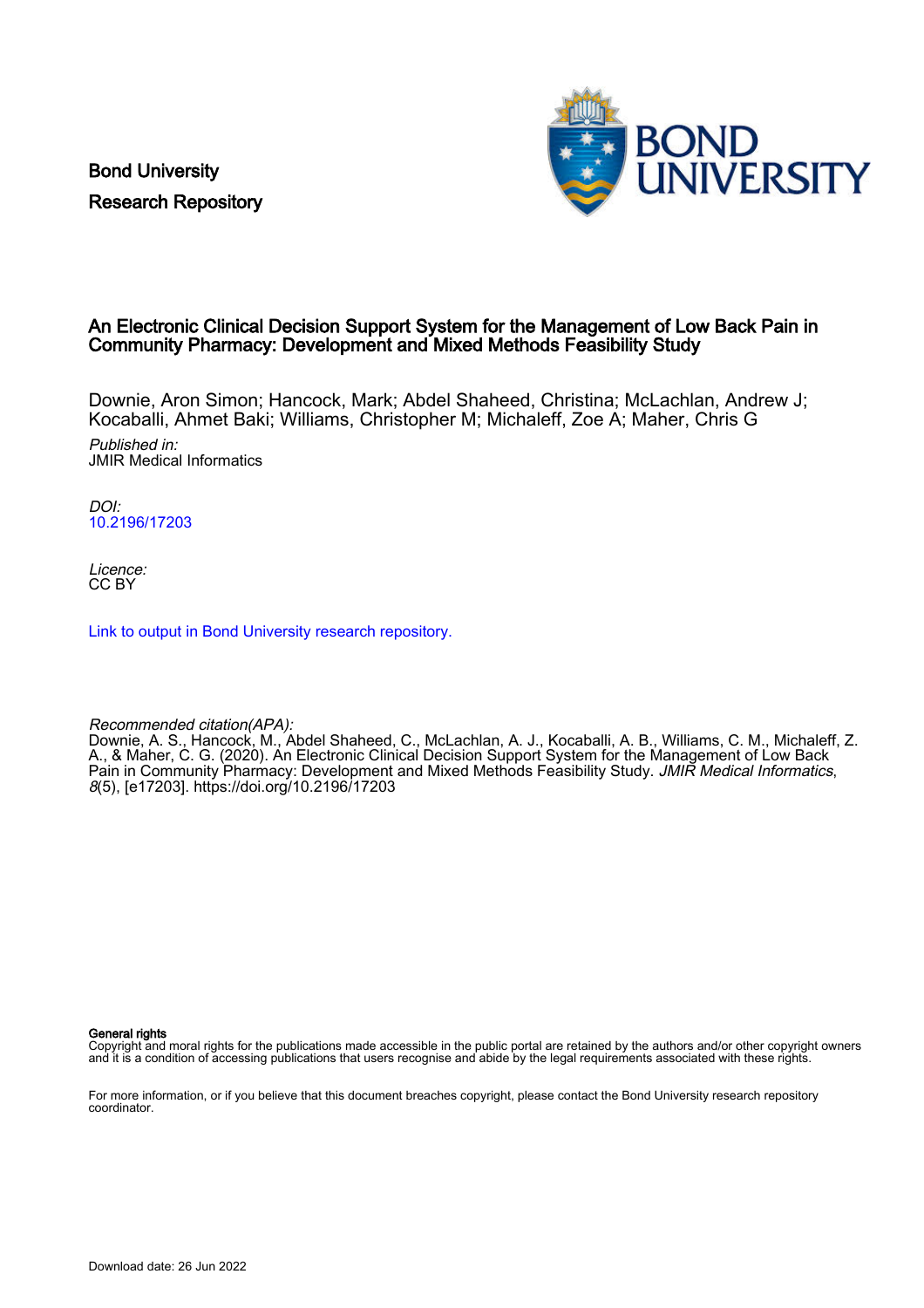Original Paper

# An Electronic Clinical Decision Support System for the Management of Low Back Pain in Community Pharmacy: Development and Mixed Methods Feasibility Study

Aron Simon Downie<sup>1,2</sup>, MPhil; Mark Hancock<sup>3</sup>, PhD; Christina Abdel Shaheed<sup>1</sup>, PhD; Andrew J McLachlan<sup>4</sup>, PhD; Ahmet Baki Kocaballi<sup>5,6</sup>, PhD; Christopher M Williams<sup>7</sup>, PhD; Zoe A Michaleff<sup>1,8</sup>, PhD; Chris G Maher<sup>1</sup>, DMedSc

<sup>1</sup>Institute for Musculoskeletal Health, Sydney School of Public Health, Faculty of Medicine and Health, The University of Sydney, Camperdown, Australia

<sup>2</sup> Faculty of Science and Engineering, Macquarie University, Macquarie Park, Australia

<sup>3</sup> Faculty of Medicine, Health and Human Sciences, Macquarie University, Macquarie Park, Australia

<sup>4</sup>Sydney Pharmacy School, Faculty of Medicine and Health, University of Sydney, Sydney, Australia

<sup>5</sup>Centre for Health Informatics, Australian Institute of Health Innovation, Faculty of Medicine and Health Sciences, Macquarie University, Macquarie Park, Australia

<sup>6</sup>Faculty of Engineering and Information Technology, University of Technology Sydney, Sydney, Australia

<sup>7</sup>Hunter New England Population Health, Hunter New England Local Health District, Newcastle, Australia

<sup>8</sup>Institute for Evidence-Based Healthcare, Faculty of Health Sciences and Medicine, Bond University, Gold Coast, Australia

#### **Corresponding Author:**

Aron Simon Downie, MPhil Institute for Musculoskeletal Health Sydney School of Public Health, Faculty of Medicine and Health The University of Sydney Level 10 KGV Building Missenden Road Camperdown, 2050 Australia Phone: 61 2 9850 6382 Email: [aron.downie@sydney.edu.au](mailto:aron.downie@sydney.edu.au)

## *Abstract*

**Background:** People with low back pain (LBP) in the community often do not receive evidence-based advice and management. Community pharmacists can play an important role in supporting people with LBP as pharmacists are easily accessible to provide first-line care. However, previous research suggests that pharmacists may not consistently deliver advice that is concordant with guideline recommendations and may demonstrate difficulty determining which patients require prompt medical review. A clinical decision support system (CDSS) may enhance first-line care of LBP, but none exists to support the community pharmacist–client consultation.

**Objective:** This study aimed to develop a CDSS to guide first-line care of LBP in the community pharmacy setting and to evaluate the pharmacist-reported usability and acceptance of the prototype system.

**Methods:** A cross-platform Web app for the Apple iPad was developed in conjunction with academic and clinical experts using an iterative user-centered design process during interface design, clinical reasoning, program development, and evaluation. The CDSS was evaluated via one-to-one user-testing with 5 community pharmacists (5 case vignettes each). Data were collected via video recording, screen capture, survey instrument (system usability scale), and direct observation.

**Results:** Pharmacists' agreement with CDSS-generated self-care recommendations was 90% (18/20), with medicines recommendations was 100% (25/25), and with referral advice was 88% (22/25; total 70 recommendations). Pharmacists expressed uncertainty when screening for serious pathology in 40% (10/25) of cases. Pharmacists requested more direction from the CDSS in relation to automated prompts for user input and page navigation. Overall system usability was rated as excellent (mean score 92/100, SD 6.5; 90th percentile compared with similar systems), with acceptance rated as good to excellent.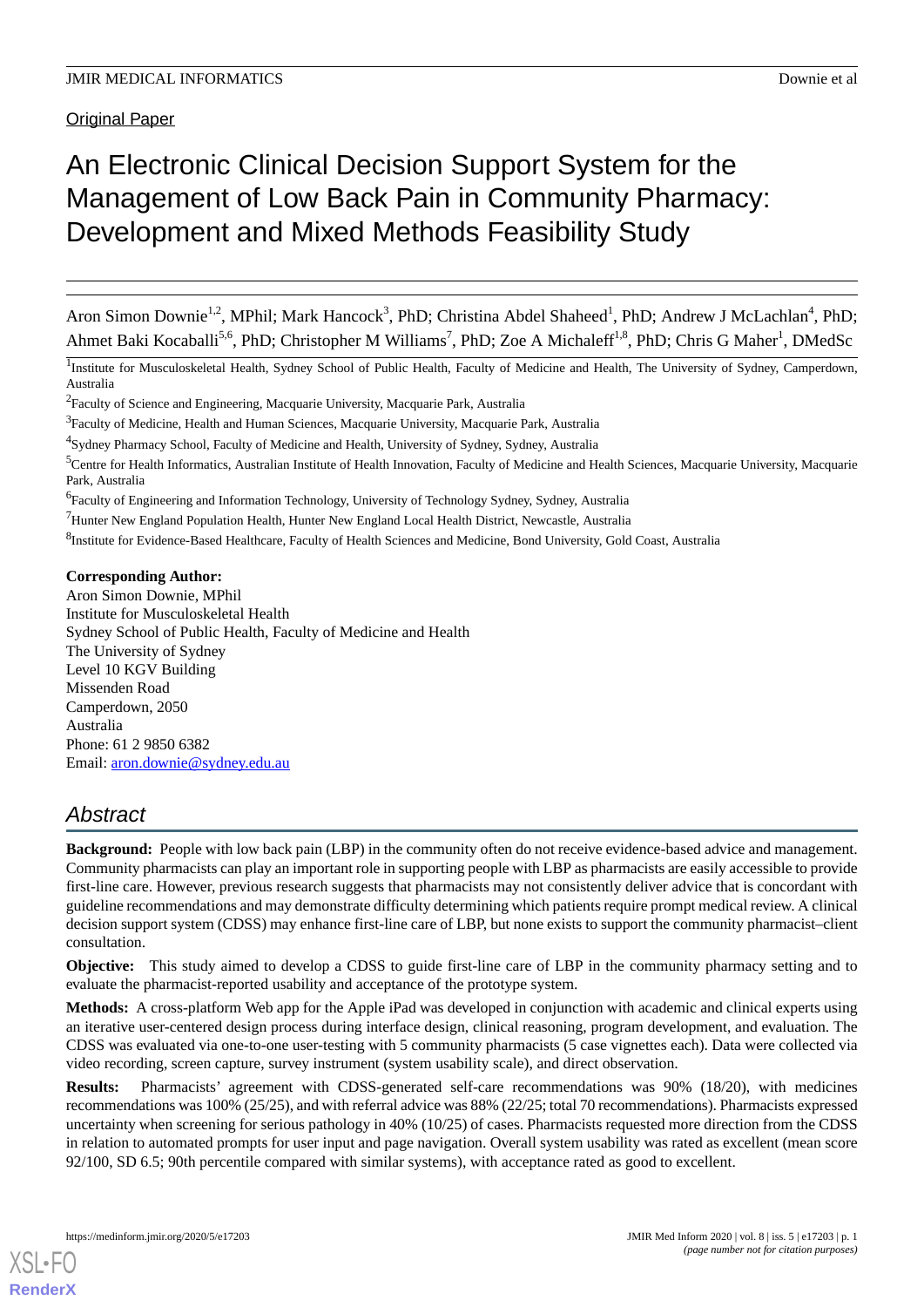**Conclusions:** A novel CDSS (high-fidelity prototype) to enhance pharmacist care of LBP was developed, underpinned by clinical practice guidelines and informed by a multidisciplinary team of experts. User-testing revealed a high level of usability and acceptance of the prototype system, with suggestions to improve interface prompts and information delivery. The small study sample limits the generalizability of the findings but offers important insights to inform the next stage of system development.

(JMIR Med Inform 2020;8(5):e17203) doi: [10.2196/17203](http://dx.doi.org/10.2196/17203)

#### **KEYWORDS**

low back pain; community pharmacy; decision support systems, clinical

### *Introduction*

#### **Background**

Low back pain (LBP) is a major cause of disability worldwide [[1\]](#page-11-0), with almost 1 in 5 people reporting LBP at any one time [[2\]](#page-11-1). People with LBP typically consult general practice, allied health, or community pharmacy for advice and management [[3](#page-11-2)[,4](#page-11-3)]. The role of community pharmacists has evolved from dispensing medication and providing medication advice, to include screening and management for a range of health conditions such as minor ailments and chronic health conditions [[5](#page-11-4)[-10](#page-12-0)]. In alignment with this expanding service model, there is interest for community pharmacy to play a greater role in the early management of back pain [[11-](#page-12-1)[13\]](#page-12-2). There are also potential economic benefits for using community pharmacy as an access point for a range of services, with lower patient and health system costs compared with other primary care models [[13-](#page-12-2)[15\]](#page-12-3).

#### **Evidence-Practice Gaps in Management of Low Back Pain**

Current clinical practice guidelines for the management of LBP recommend first-line care that includes reassurance, advice to stay active and avoid bed rest, and discouraging diagnostic imaging such as plain radiographs unless serious pathology is suspected [[3,](#page-11-2)[16](#page-12-4)]. Despite these guideline recommendations, a substantial gap between evidence and practice still exists [[17\]](#page-12-5). For example, Abdel Shaheed et al [\[18](#page-12-6)] reported that community pharmacists and their staff were able to deliver adequate advice on medication use for LBP, but their ability to provide advice on nonpharmacological management such as staying active, avoiding bed rest, and discouraging imaging was inconsistently delivered. The ability to identify presentations that required prompt medical review was also limited for some community pharmacists.

#### **Support for the Community Pharmacist**

Clinical decision support systems (CDSSs) are targeted electronic systems that link evidence-based recommendations with the clinical presentation of the individual to improve clinical decision making and support patient engagement with health decisions [[19-](#page-12-7)[24\]](#page-12-8). Recently, CDSSs have been implemented for management of noncancer pain in the primary care setting  $[25-29]$  $[25-29]$  $[25-29]$  $[25-29]$ , but these do not transfer to the pharmacy

setting because of differences in professional training and consultation environment. Pharmacists already have access to CDSSs (eg, management of infection and deprescribing) [\[30](#page-13-1)[,31](#page-13-2)], but none exist to support the community pharmacist–client consultation for LBP. Therefore, a CDSS for the early management of LBP in community pharmacy is warranted [\[32](#page-13-3)].

The main objective of this study was to develop a CDSS for pharmacists to guide first-line care of LBP in the community pharmacy setting using a mobile data collection system (Apple iPad, Apple Inc). We also sought to evaluate the pharmacist-reported usability and acceptance of the high-fidelity prototype to inform the next stage of CDSS development.

### *Methods*

#### **Overview**

This study describes the iterative development of a CDSS for the management of pharmacy clients with LBP in community pharmacy. The CDSS was developed by a multidisciplinary team that included two pharmacy academics, a human-computer interaction expert, and four content experts in LBP [\[33](#page-13-4)]. Team members were consulted during each stage of development. The CDSS (high-fidelity prototype) was evaluated via a small-scale usability study [\[34](#page-13-5)]. The study was approved by University of Sydney Human Research Ethics Committee (2017/027).

#### **User-Centered Design Framework**

Development of the CDSS was underpinned by the framework for user-centered design and evaluation of prototypes for clinical information systems ([Figure 1](#page-3-0)) [\[35](#page-13-6)]. The framework describes the evolution of a CDSS based around low-cost usability testing methods before future evaluation with real clients in a clinical practice setting. During initial design of the CDSS, input was sought from a range of people involved with community pharmacy, including two pharmacy academic/educators, a community pharmacist, and an industry representative. This approach sought to uncover pharmacist training and procedural constraints that may impact pharmacist decision making for LBP [\[36](#page-13-7)], given that a pathway for the contemporary management of LBP specific to the community pharmacy setting does not exist.

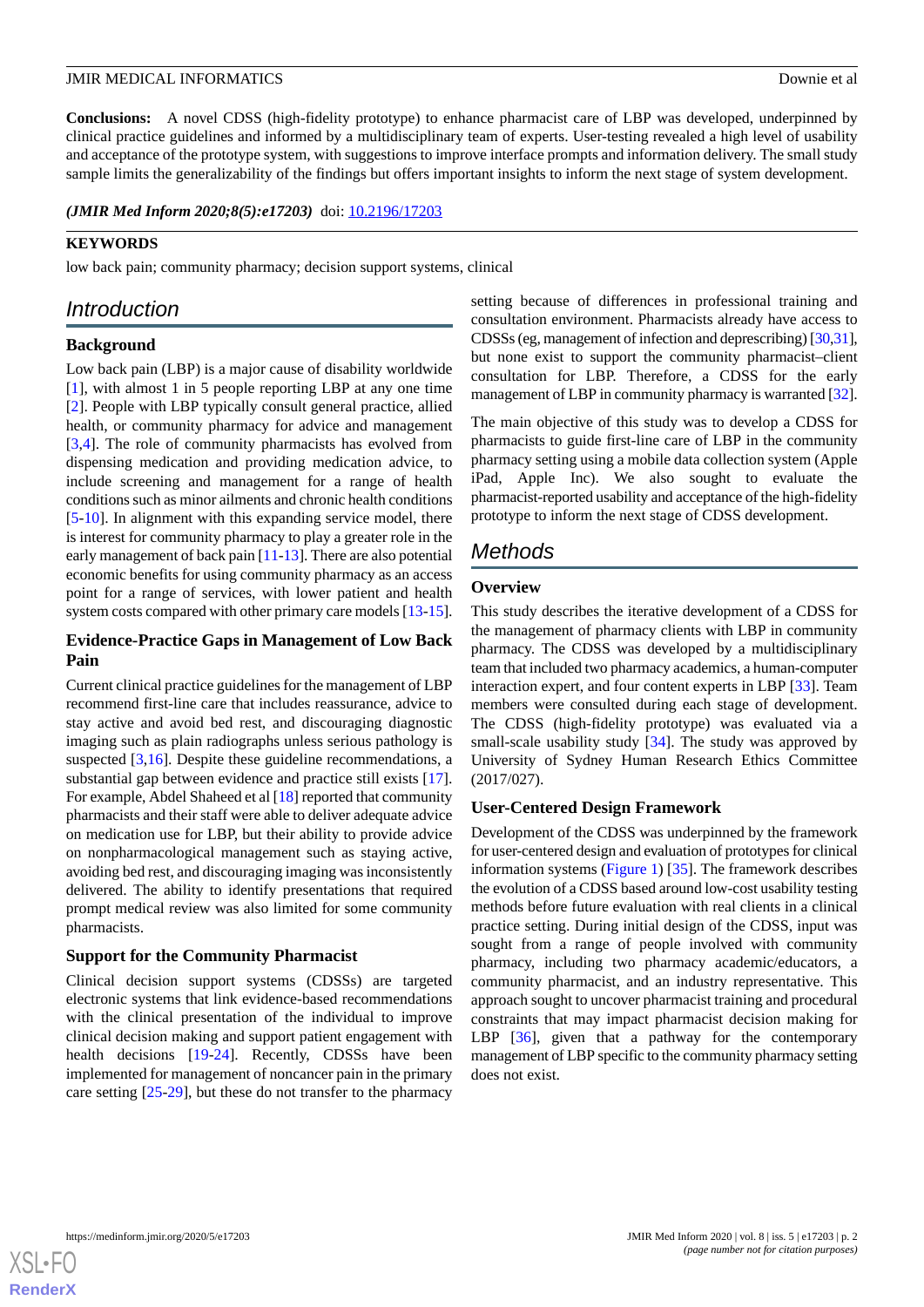<span id="page-3-0"></span>**Figure 1.** Clinical decision support system development based on prototyping and iterative testing (modified from Kushniruk et al). This study is represented by shading. CDSS: clinical decision support system.



#### **Architectural Design, Analysis, and Refinement**

Design goals were informed by Bates et al [[37\]](#page-13-8), Khorasani et al [[38\]](#page-13-9), and Zikos et al [[39\]](#page-13-10) who described features of a decision support system necessary to facilitate integration into clinical practice. The design goals of this CDSS were to (1) support pharmacists to offer simple, clear evidence-based advice to the pharmacy client who presents with LBP; (2) integrate with the pharmacist workflow (eg, consideration of medicines during decision making); (3) maximize time efficiency; and (4) provide a personalized report of recommendations for the pharmacy client.

The CDSS was designed in three components [[22\]](#page-12-10): (1) knowledge base, (2) reasoning engine, and (3) interface (see

[XSL](http://www.w3.org/Style/XSL)•FO **[RenderX](http://www.renderx.com/)**

[Multimedia Appendix 1](#page-11-5) for further explanation of design process). Briefly, the knowledge base included high level advice for the screening of serious pathology and early management of LBP [\[3](#page-11-2),[40](#page-13-11)[-49](#page-14-0)]. The reasoning engine was coded from the knowledge base then refined using experts in LBP and community pharmacy to consider age, sex, results of screening questions, pain history, and up to three current medicines for LBP ([Multimedia Appendix 2](#page-11-6)). Recommendations for the pharmacist are separated into key messaging for the pharmacy client, suggested medicine use, and referral options. The pharmacist progresses from a landing page ([Figure 2\)](#page-4-0), through to history, screening, and advice pages [\(Multimedia Appendix](#page-11-7) [3\)](#page-11-7). Data input is via a touch interface (checkboxes, drop-down menus, and free-text input). The pharmacist can accept, modify,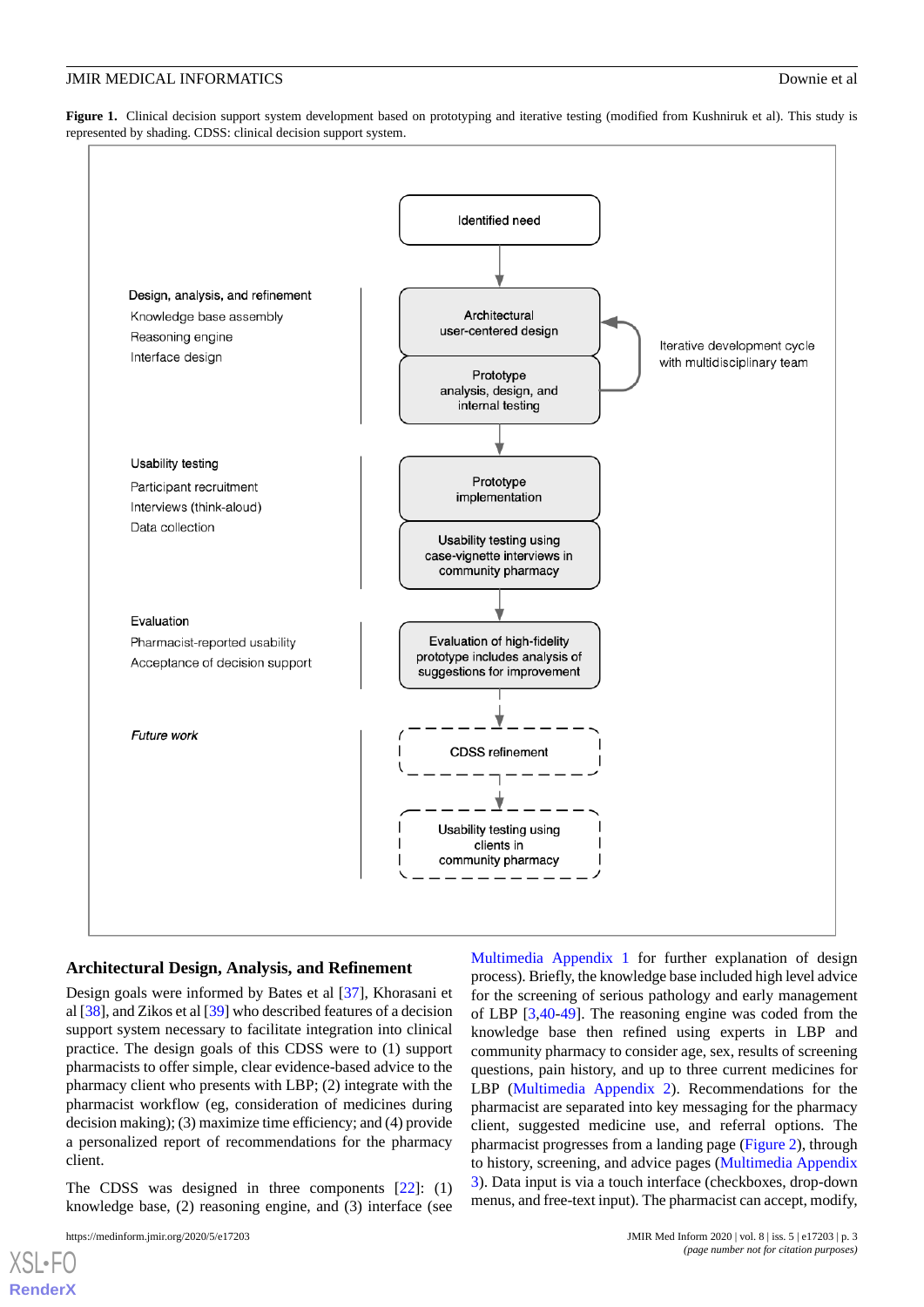or reject advice generated by the CDSS. Finally, a custom letter for the pharmacy client is generated based on the pharmacist's final recommendation [\(Multimedia Appendix 4](#page-11-8)).

The multidisciplinary team of experts were engaged at each stage of design, development, and internal testing. Decision trees were iteratively modified before coding decision logic and

programming of the interface (Ionic Framework), then refined through multiple  $(>10)$  test cycles. Once the logic and interface were complete, each of the 408 unique decision combinations were checked for accuracy using the Web interface. Similarly, each of the clinical case vignettes (and CDSS-generated client handouts) were tested by the research team for language and accuracy before the interview phase.

<span id="page-4-0"></span>**Figure 2.** Clinical decision support system landing page showing clinical flow and scope of key messages. Tapping anywhere on this screen moves to the "clinical history" page.



#### **Usability Testing**

After the completion of the internal testing, the next phase of usability was based on the recommendations of Yen and Bakken [[34\]](#page-13-5), where the community pharmacist interacted with the CDSS through a series of 5 case vignettes (system-user-task).

#### *Participants*

In all, 5 practising community pharmacists (with 5-27 years of clinical experience), not involved in the initial development phase, from 5 different community pharmacies in the Sydney metropolitan area were each presented with 5 case vignettes during a one-to-one interview. Inclusion criteria required pharmacists to have experience with computer use within pharmacy (eg, computer-based dispensing systems) and be comfortable with tablet computer use (eg, internet browsing). Previous studies suggest that with 5 participants, up to 80% of usability issues can be identified (including up to 100% of major usability issues) when a system is designed for a specific group of users [[50,](#page-14-1)[51](#page-14-2)].

#### *Interview Procedure and Training*

Each pharmacist was presented with the same 5 case vignettes role-played by the lead researcher (AD). Clinical scenarios included presentations of both nonserious and serious causes of LBP in adult and elderly populations. Cases 1 and 2 involved nonserious LBP, case 3 involved suspicion of an osteoporotic compression fracture, case 4 presented with nonserious low back and leg pain below the knee, and case 5 presented with LBP and a recent history of cancer [\(Multimedia Appendix 5](#page-11-9)).

The interviews were held in a location convenient to the pharmacist, usually in the designated clinical consultation space within the pharmacy. The pharmacist was required to interact with both the "client" (researcher) and the CDSS on an iPad Air (iOS 12.4, Apple Inc). Before beginning the case vignettes, the pharmacist was trained in the operation of the CDSS via interface "walk through." Training also included a brief summary of the evidence underpinning the CDSS, explanation of the pharmacist-client interview process, and how to accept or reject the decision support offered by the CDSS.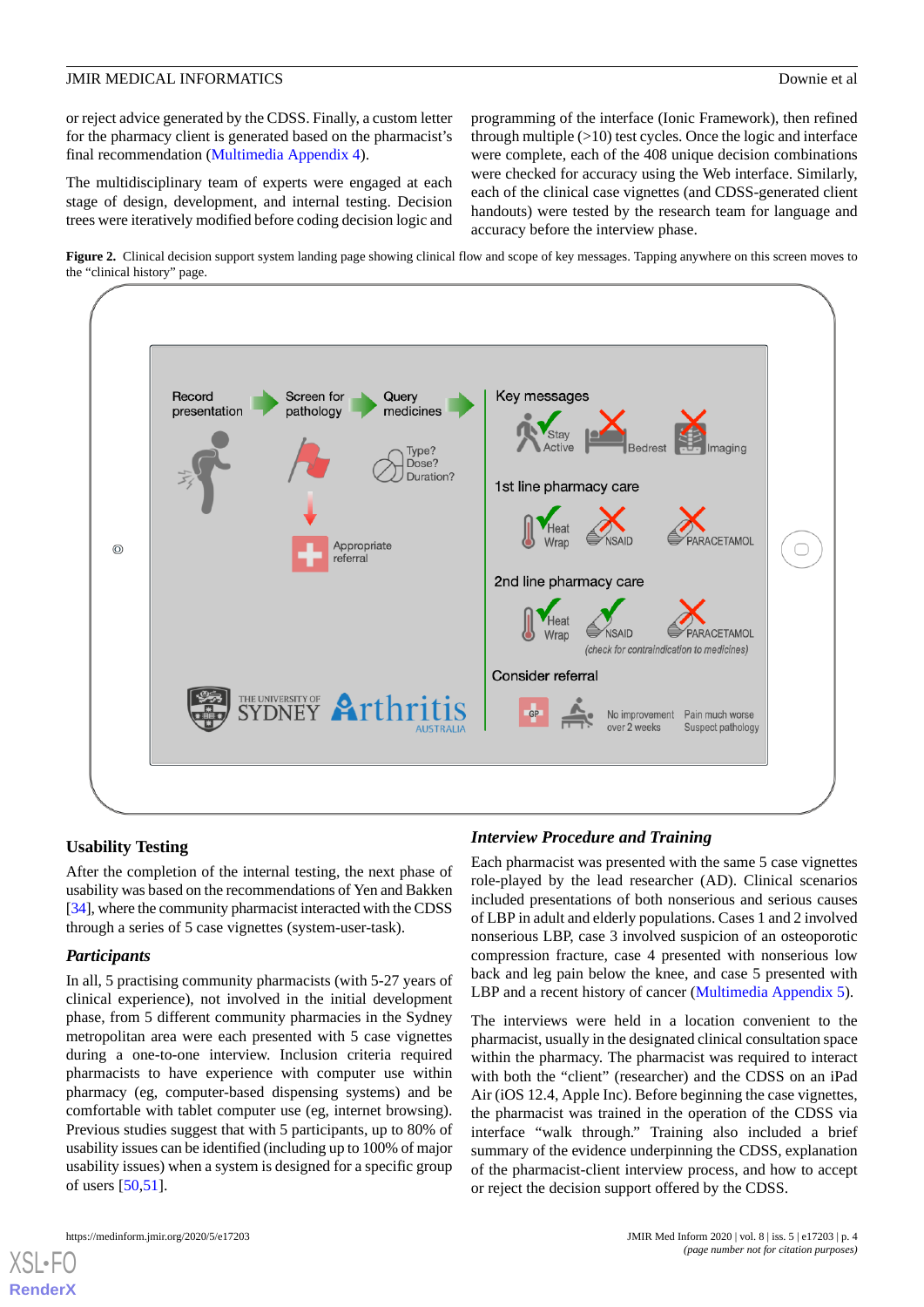The interview was conducted using a think-aloud protocol and employed an active intervention approach [[52\]](#page-14-3). That is, the pharmacist was allowed to ask questions of the researcher during interaction with the "client." Active intervention by the researcher was triggered when the pharmacist was unable to progress through the CDSS, sought clarification when interacting with the interface, or had questions at completion of the case (eg, reflecting upon management decisions generated by the CDSS). All instances of active intervention were logged and evaluated.

#### *Data Collection*

Four modes of data collection were used during the interview: (1) think-aloud protocols [[53,](#page-14-4)[54](#page-14-5)] with active intervention approach [\[52](#page-14-3)], (2) video/audio recording and screen capture during interaction with the iPad [\[55](#page-14-6),[56\]](#page-14-7), (3) direct interview questions at the completion of interaction with the CDSS [[26](#page-13-12)[,57](#page-14-8)], and (4) completion of a survey instrument (system usability scale) [[58,](#page-14-9)[59](#page-14-10)]. The survey instrument was completed by the pharmacist at the end of the interview and without the researcher present ([Multimedia Appendix 5\)](#page-11-9).

#### **Evaluation**

#### *Evaluation of Usability Testing*

Interviews were transcribed verbatim, then independently analyzed by two researchers with assistance by a third (AD, CS and AK) using a directed content analysis methodology, where key concepts from existing usability studies of health information technology methodology were used to inform initial coding categories [[34\]](#page-13-5). Operational definitions for each category were determined based on the specific goals of the CDSS. Any redundant coding categories were collapsed. The analysis of pharmacist sentiment was categorized as "negative," "neutral," or "positive" in consultation with the research team [[60\]](#page-14-11). Frequency of responses were tabulated first by category, then by sentiment (NVivo 12.5, QSR International). Interaction with the iPad was time-stamped to calculate duration spent on each page of the iPad, periods of pharmacist hesitation, and page navigation decisions. Responses to survey instruments were described, and a system usability scale was scored [\[61](#page-14-12)].

### *Level of Acceptance of Clinical Reasoning and Decision Support*

At the completion of all case vignettes, each pharmacist was shown an overview of the clinical reasoning engine and then asked to reflect on the logic that informed the recommendation for each case. To quantify the level of acceptance for the core set of recommendations generated by the CDSS (self-care advice, medicines advice, and referral advice), the pharmacist's acceptance (accept/not accept) was logged. Additional advice offered by the pharmacist relating to clinical management was entered in free-text fields on the iPad.

### *Results*

#### **Pharmacist Interview**

All pharmacists completed 5 case vignettes on the Apple iPad. Pharmacists were exposed to cases in the same order. The total time taken to role-play all 5 case vignettes (excluding discussion on decision logic or system improvements) ranged from 14 min 35 seconds (Pharmacist #1) to 28 min 4 seconds (Pharmacist #2). Case vignettes that included nonserious LBP required less time (Cases 1 and 2: mean 3 min 40 seconds per case, SD 1 min 8 seconds) than cases that raised suspicion of serious causes of LBP (Cases 3-5: mean 4 min 46 seconds per case, SD 1 min 23 seconds).

#### **Evaluation of Usability Testing**

#### *Coding Categories*

A total of 162 statements during the 25 interactions between pharmacists and "clients" were logged. Nine coding categories were identified using directed content analysis (*Ease-of-use, Consistency, Visibility, Navigation, Workflow, Content, Understandability, Clarity, and Acceptance)*. For final coding, the categories *Navigation* and *Workflow* were merged, and *Understandability* was defined under *Clarity,* which resulted in seven final categories. Statements were also coded by sentiment (negative, neutral, or positive). [Table 1](#page-6-0) describes each category, with statement frequency and representative examples. A total of 71 statements related to the CDSS interface, and 91 statements related to clinical information (content) provided by the CDSS.

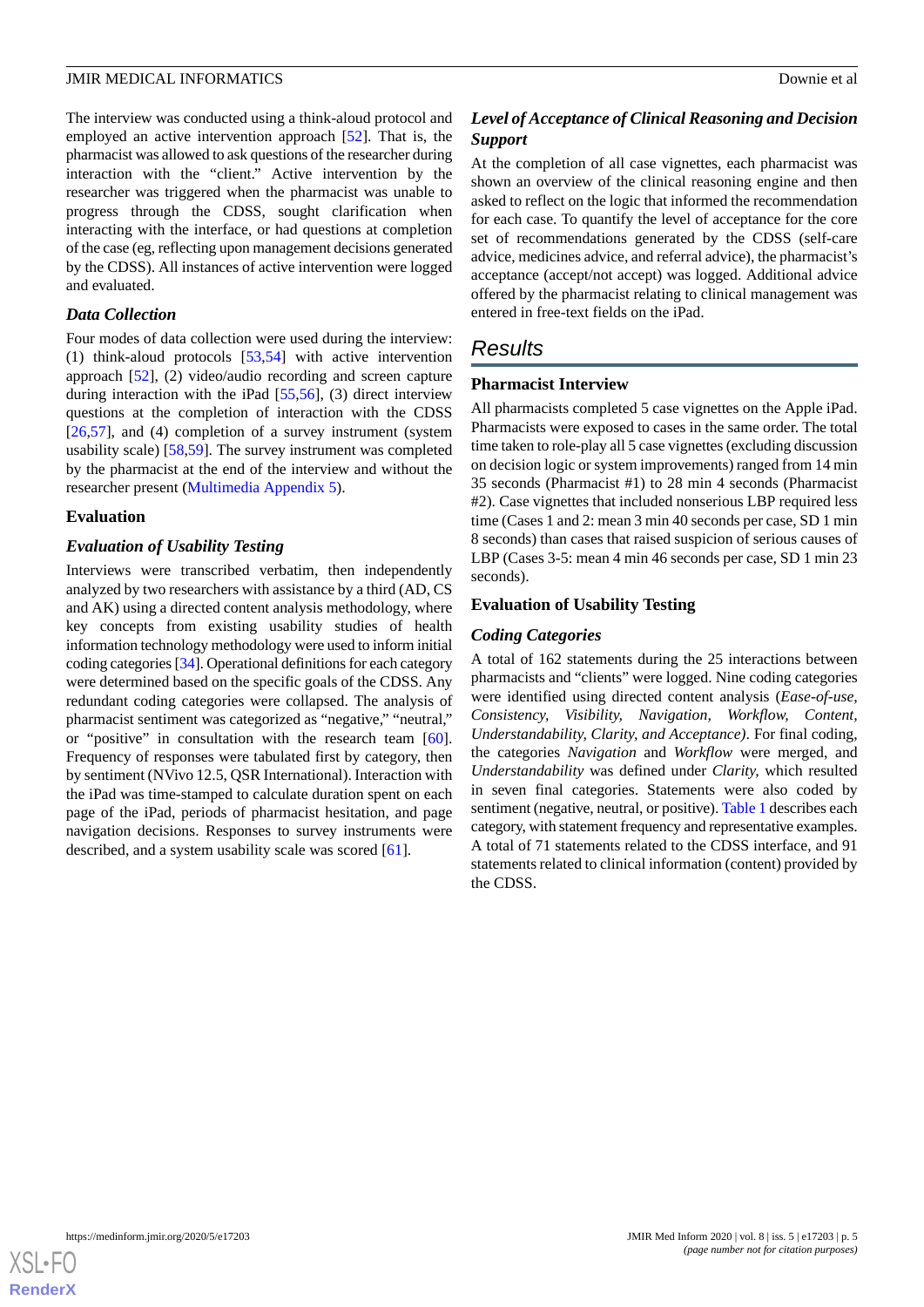<span id="page-6-0"></span>Table 1. Coding categories with statement frequency and representative examples.

| Coding category with subcategory                                                                                                | Sentiment frequency   |                      |                       |                    | Representative coded statements with sentiment                                                                                                                                                                                                                                                                                                                                                                                                                |
|---------------------------------------------------------------------------------------------------------------------------------|-----------------------|----------------------|-----------------------|--------------------|---------------------------------------------------------------------------------------------------------------------------------------------------------------------------------------------------------------------------------------------------------------------------------------------------------------------------------------------------------------------------------------------------------------------------------------------------------------|
|                                                                                                                                 | Negative <sup>a</sup> | Neutral <sup>b</sup> | Positive <sup>c</sup> | Total <sup>d</sup> |                                                                                                                                                                                                                                                                                                                                                                                                                                                               |
| <b>Interface</b>                                                                                                                |                       |                      |                       |                    |                                                                                                                                                                                                                                                                                                                                                                                                                                                               |
| Ease-of-use: commentary on the sim-<br>plicity of operation of the CDSS <sup>e</sup>                                            | 16                    | 3                    | 7                     | 26                 | Negative: (SCREENING page) "It would be a<br>lot easier if it said, 'I've just got some questions<br>I want to ask you, and I just go through them<br>regardless of what you told me." (Pharmacist<br>#5)<br>Positive: "The App has simple language, it's<br>$\bullet$<br>not complicated, not medical, so that it can be<br>used by everyone. So that's a good thing."<br>(Pharmacist #1)                                                                    |
| Consistency: commentary on the con-2<br>sistency of visual language or interac-<br>tion model                                   |                       | 7                    | 4                     | 13                 | Negative: "I'm pretty sure I did tick 'history of<br>$\bullet$<br>malignancy'. I was surprised that when I ticked<br>that it didn't do what it did do with Betty."<br>(Pharmacist #5)<br>Positive: (Reads letter) "OK, so it's very similar<br>$\bullet$<br>to the others." (Pharmacist #3)                                                                                                                                                                   |
| Visibility: commentary on the visibility 7<br>of system capabilities and system status<br>and navigational cues within the CDSS |                       | 6                    | 3                     | 16                 | Negative: (ADVICE page) "I didn't notice this<br>one. (points to medicine advice)" (Pharmacist<br>#4)<br>Positive: "The prompts are there, so it's just<br>$\bullet$<br>something to get used to maneuvering which<br>isn't very difficult because its laid out quite<br>easily/quite nicely." (Pharmacist #2)                                                                                                                                                |
| Navigation/workflow: observation and 2<br>commentary on progression/sequence<br>through the CDSS                                |                       | 12                   | 2                     | 16                 | Negative: "If we miss one of these pieces of<br>information, does the App ask us to go back?"<br>(Pharmacist #1)<br>Positive: (HISTORY page) "I really liked this<br>$\bullet$<br>page. I think it's easy to go through." (Pharma-<br>$\text{cist}\#3)$                                                                                                                                                                                                       |
| <b>Clinical information</b>                                                                                                     |                       |                      |                       |                    |                                                                                                                                                                                                                                                                                                                                                                                                                                                               |
| Content: commentary on what informa- 6<br>tion is/is not provided by the CDSS                                                   |                       | 9                    | 12                    | 27                 | Negative: (HISTORY page) "Maybe we could<br>$\bullet$<br>add another icon: 'Pregnant or Breastfeeding'"<br>(Pharmacist #4)<br>Positive: (ADVICE page) "OK, so it actually<br>٠<br>knows it's sub-therapeutic when I put sub-ther-<br>apeutic input. That's very good. That's very<br>good." (Pharmacist #2)                                                                                                                                                   |
| Clarity: commentary on the clarity of<br>the information provided by the CDSS                                                   | $\mathbf{1}$          | 9                    | 5                     | 15                 | Negative: (SCREENING page) "I know that<br>$\bullet$<br>it's not an infection because they say, 'I fell,<br>and now I've got pain', so it seems like I proba-<br>bly of shouldn't have asked the questions, but I<br>still did because it was still there." (Pharmacist<br>#5)<br>Positive: (MEDICINES page) "to recommend<br>Ibuprofen or Aspirin or whatever, then the dose<br>that's required. That's really good. That's really<br>good." (Pharmacist #1) |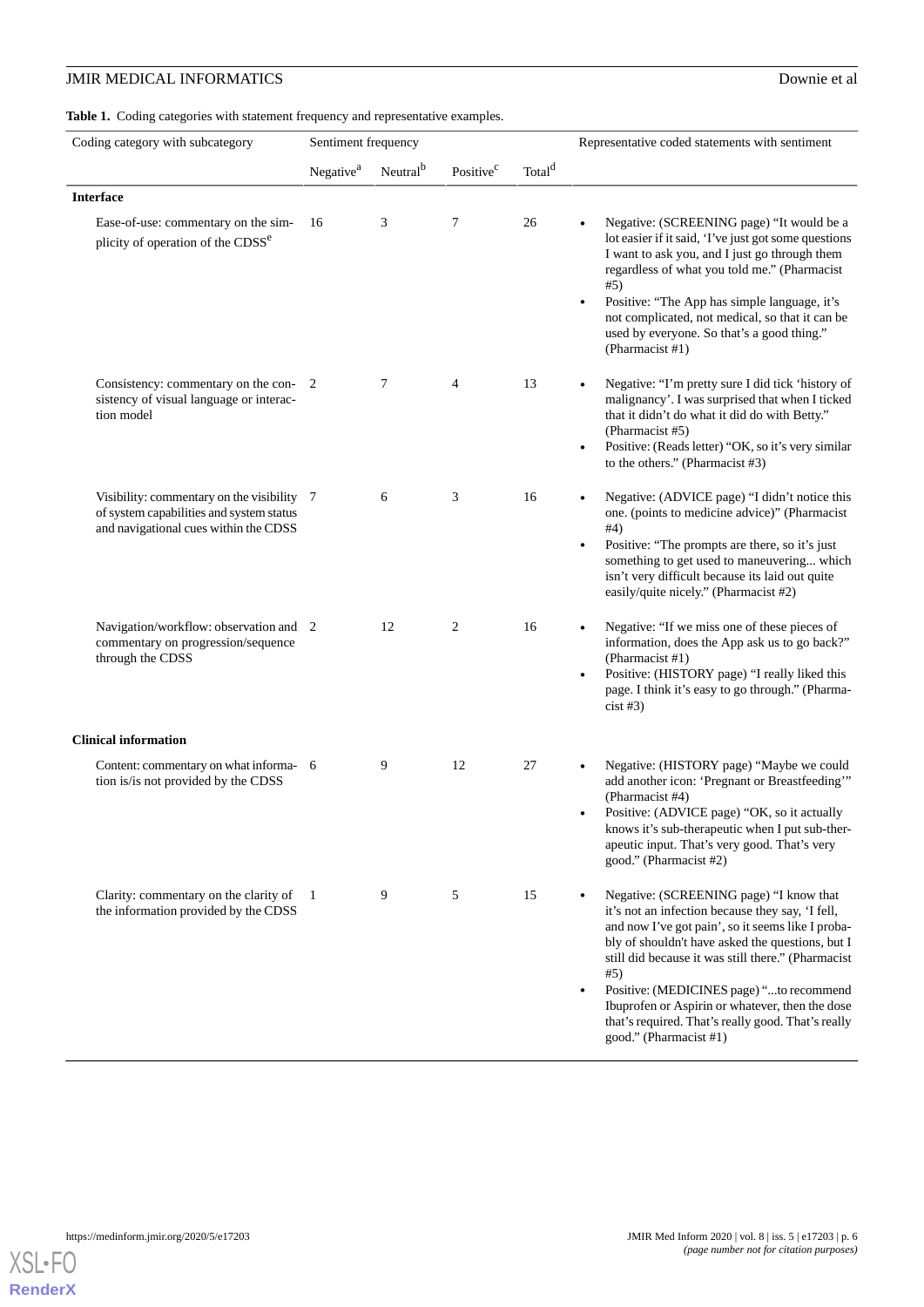| Coding category with subcategory                                                     | Sentiment frequency   |                      |                       |                    | Representative coded statements with sentiment                                                                                                                                                                                                                                                                                                                                                                                                                                                                                                                              |
|--------------------------------------------------------------------------------------|-----------------------|----------------------|-----------------------|--------------------|-----------------------------------------------------------------------------------------------------------------------------------------------------------------------------------------------------------------------------------------------------------------------------------------------------------------------------------------------------------------------------------------------------------------------------------------------------------------------------------------------------------------------------------------------------------------------------|
|                                                                                      | Negative <sup>a</sup> | Neutral <sup>b</sup> | Positive <sup>c</sup> | Total <sup>d</sup> |                                                                                                                                                                                                                                                                                                                                                                                                                                                                                                                                                                             |
| Acceptance: commentary on the clini- 6<br>cal value of the CDSS recommenda-<br>tions |                       | 9                    | 34                    | 49                 | Negative: (ADVICE page) "I'm not sure about<br>'stay active'. I'm not sure it's OK." (Pharmacist<br>#1)<br>Negative: (ADVICE page) "and she needs to<br>see someone – like a specialist in this area to<br>find out what is the reason $-$ it is good to have<br>an X-Ray." (Pharmacist $#4$ )<br>Positive: (Reads letter) "OK. So, stay active.<br>That's really good." (Pharmacist #2)<br>Positive: (regarding use in practice) "I'd love<br>it I like the clinical part of my job. I was<br>thinking of having something on pain manage-<br>ment plans." (Pharmacist #1) |

<sup>a</sup>Negative: negative sentiment.

<sup>b</sup>Neutral: neutral sentiment.

<sup>c</sup>Positive: positive sentiment.

<sup>d</sup>Total: total sentiment count for subcategory.

<sup>e</sup>CDSS: clinical decision support system.

### *Pharmacists'Statements Related to Interaction With the Interface*

The categories *Ease-of-use* and *Visibility* together accounted for 59% (42/71) of statements about the interface with a positive to negative comment ratio of  $0.4$   $(7:16)$  and  $0.4$   $(3:7)$ , respectively. The majority of statements with negative sentiment involved interaction with the screening page (10/27 statements, [Figure 3](#page-8-0)). The remainder scored with negative sentiment included comments on layout (eg, button position inconsistent) or visibility issues (eg, text size too small).

For example, statements with negative sentiment reported during interaction with the screening page included:

*I find this part a bit long. I'm always reading through it (risk of spinal inflammation) … maybe it's just me. Maybe I should just read it properly.* [Pharmacist #2]

*[reads from iPad] Leg pain with altered sensation or weakness. So, I guess I didn't see that part... is there a reason that that's here (points to the 2nd column) – Oh, because it's not a clinical history, yep.* [Pharmacist #3]

*It's just like you are trying to focus on the patient, so you are trying to do two things at once. If the patient was happy for me to pause, 'cause you feel a bit awkward, just processing this whilst the patient is in front of you.* [Pharmacist #4]

*I think that with this (SCREENING PAGE) is probably the hardest screen here because, like some of the questions I knew, like all of the cases so far, I know that it's not an infection because they say I fell and now I've got pain, so it seems like I probably of shouldn't have asked the questions.* [Pharmacist #5]

Statements with positive sentiment for the interface referenced the simplicity of layout, navigation, and language used (5/16 statements). In addition, statements with positive sentiment were made regarding integration with the pharmacist's workflow (5/16 statements). Pharmacists' statements relating to the operation of the CDSS (eg, "so I just press here," and "then it comes out of the printer?") comprised the majority scored with neutral sentiment (17/28 statements). Queries related to the operation of the CDSS decreased in frequency as each interview progressed.

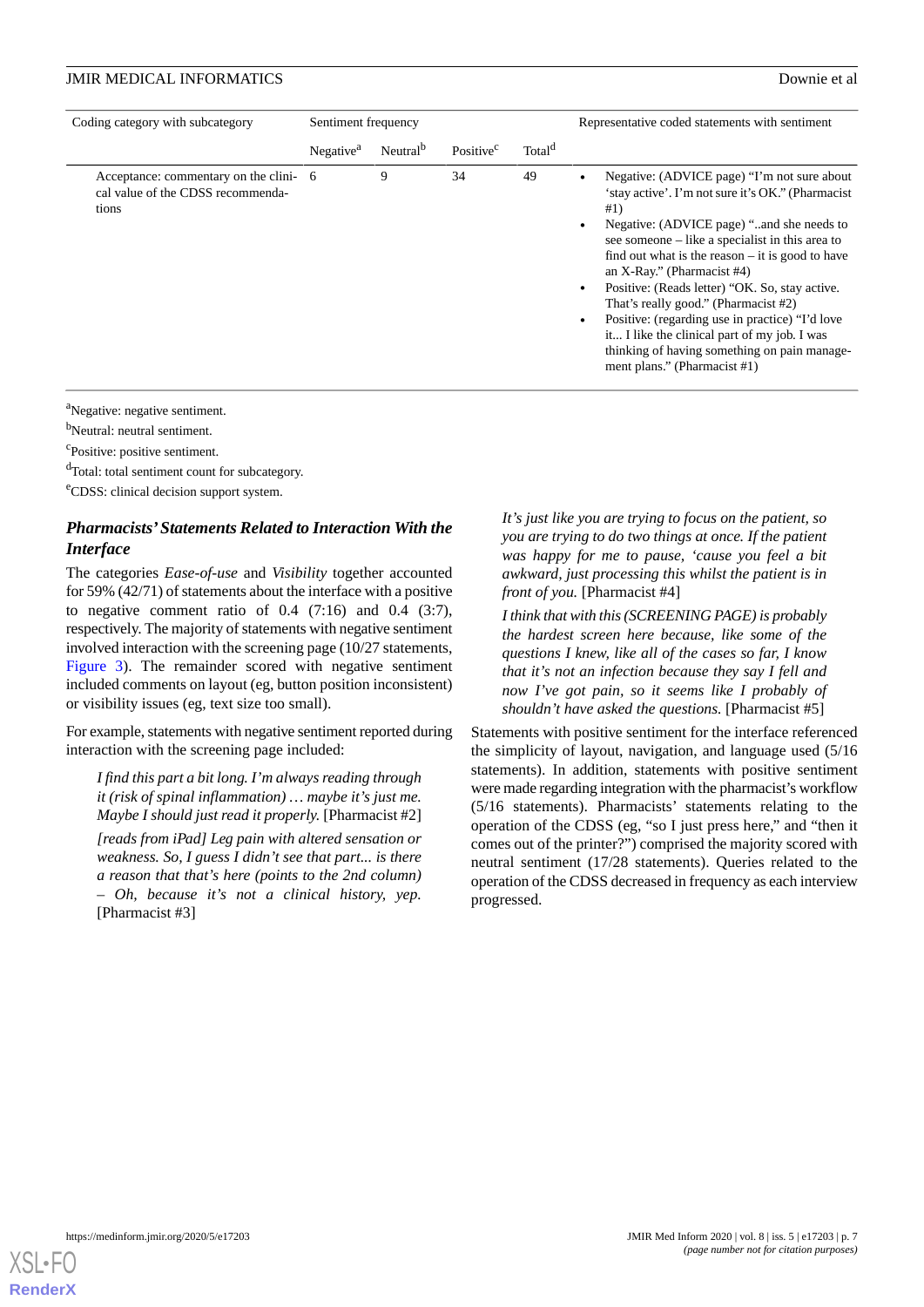<span id="page-8-0"></span>Figure 3. Clinical decision support system screening page for raising suspicion of a serious cause of low back pain. The "No" response is the default state.



#### *Pharmacists'Statements Related to Clinical Information*

The categories *Content* and *Acceptance* together accounted for 84% (76/91) of statements related to clinical information provided by the CDSS, with a positive to negative comment ratio of 2.0 (12:6) and 5.7 (34:6), respectively. The remainder of statements related to *Clarity* of the clinical information provided by the CDSS. Statements with negative sentiment for *Content* (6/27 statements) included request for items absent from history (eg, pharmacists wanted to record current level of pain, whether pregnant or breastfeeding, and history of ulcer). Statements with negative sentiment for *Acceptance* (6/49 statements) included disagreement with, or questioning of, CDSS-generated advice in the categories self-care, medicines, and referral advice. For example:

*Yes, but we always need to do further investigations to find out… and she needs to see someone – like a specialist in this area to find out what is the reason – it is good to have an X-Ray.* [Pharmacist #4; case 1: nonserious cause of LBP]

*In my practice, a typical customer that you have just described will usually be on some kind of blood pressure medication – usually – which is why we always tend to recommend paracetamol first.* [Pharmacist #5; case 2: recommendation to begin NSAID therapy]

*But, from the other point of view, would that narrow the amount of medicine that we recommend? So, from the business-Pharm point of view, would that exclude a lot of products?* [Pharmacist #1; general comment at end of interview]

Statements with positive sentiment for *Content* (12/27 statements) included what pharmacists considered to be the right information displayed at the right time. For example:

*This is what's really interesting, is what really gives this one the meaning – I like the logic behind it.* [Pharmacist #1; reacting to decision for suspicion of fracture]

*Yes, we do need to know this.* [Pharmacist #4; points to increased risk of cancer]

*OK, so it actually knows it's sub-therapeutic when I put sub-therapeutic input. That's very good. That's very good.* [Pharmacist #5]

Statements with positive sentiment for *Acceptance* (34/49 statements) included commentary on the clinical value of information generated by the CDSS in areas of self-care, medicines advice, and referral advice. These statements broadly reflected agreement with advice generated by the CDSS. For example:

*Most of the time it was very logical, it was very rational and logical… It leads us to the right decision.* [Pharmacist #1]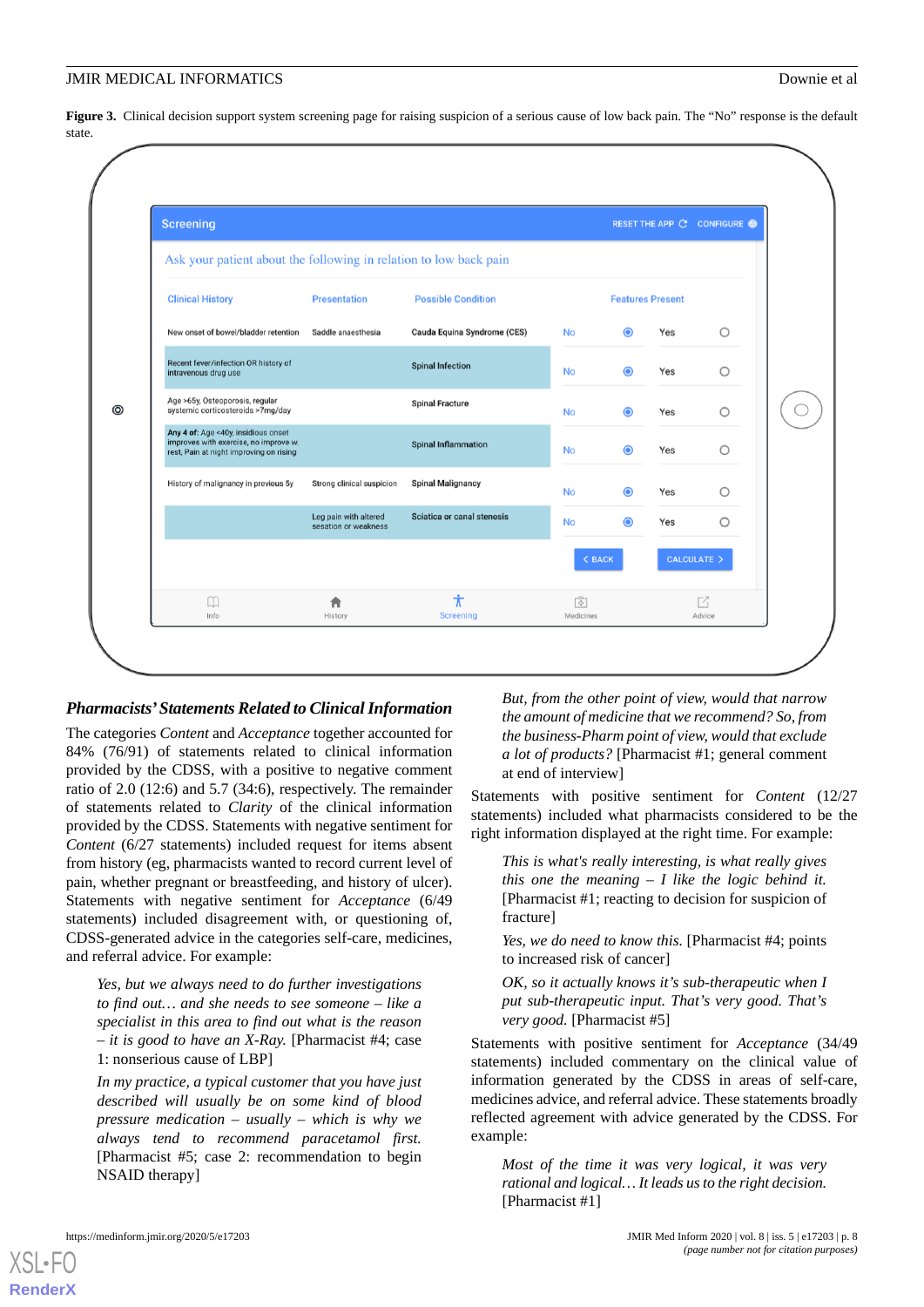*Definitely! Its prompting you to ask questions. I must admit some of those questions we probably don't always ask, but we need to be asking...* [Pharmacist #2]

*OK, so just add on (stay active) Yep. OK. Instead of just seeing the GP straight away. OK. Cool!* [Pharmacist #3; during the selection of self-care advice]

*We excluded some diseases which is good. I found out that she is not taking enough medicine.* [Pharmacist #4]

*Yes, so I would say: using a heat wrap will also help, and I would say take the Voltaren 2-3 times per day with food – yes, it says this already!* [Pharmacist #5]

Similar to pharmacists' questions relating to the interface, comments/questions related to clarification of CDSS-generated advice were scored with neutral sentiment. This type of question also decreased in frequency as each pharmacist moved through the 5 cases.

#### *System Usability Scale*

The system usability scale  $[59,61]$  $[59,61]$  $[59,61]$  was administered to each participant at the completion of the interview without the researcher present. Individual usability scores ranged from 82.5 out of 100 to 100 out of 100, which were interpreted as good to excellent usability, respectively [[59\]](#page-14-10). The overall usability score was rated as excellent (mean score 92 out of 100, SD 6.5; 90th percentile compared with similar systems).

#### **Level of Acceptance of Clinical Reasoning and Decision Support**

Across the 5 case vignettes, 70 recommendations were generated by the CDSS related to self-care advice, medicine advice, and referral advice. Pharmacists accepted 90% (18/20) of self-care recommendations, 100% (25/25) of medicines recommendations, and 88% (22/25) of referral recommendations. Of those accepted, pharmacists added to the advice for 8% (5/65) of the recommendations generated by the CDSS (eg, [Figure 4\)](#page-9-0).

<span id="page-9-0"></span>**Figure 4.** Advice page showing the pharmacist #1 acceptance of self-care advice, the augmentation of medicine advice by the pharmacist ("Also, ADD PHYSIO CREAM as required"), and the acceptance of referral advice (green arrows and green text box).



### *Discussion*

[XSL](http://www.w3.org/Style/XSL)•FO **[RenderX](http://www.renderx.com/)**

#### **Principal Findings**

A CDSS was developed to enhance pharmacist care of LBP, underpinned by clinical practice guidelines and informed by a multidisciplinary team of experts that included consultation with community pharmacy. Community pharmacists rated the

https://medinform.jmir.org/2020/5/e17203 JMIR Med Inform 2020 | vol. 8 | iss. 5 | e17203 | p. 9

[[59\]](#page-14-10), despite expression of some negative sentiment in relation to guidance in screening for serious causes of LBP and interface inconsistency. There was a high level of acceptance for the advice generated by the CDSS for self-care, medicines, and referral, with pharmacists augmenting advice for a minority (5/65) of recommendations.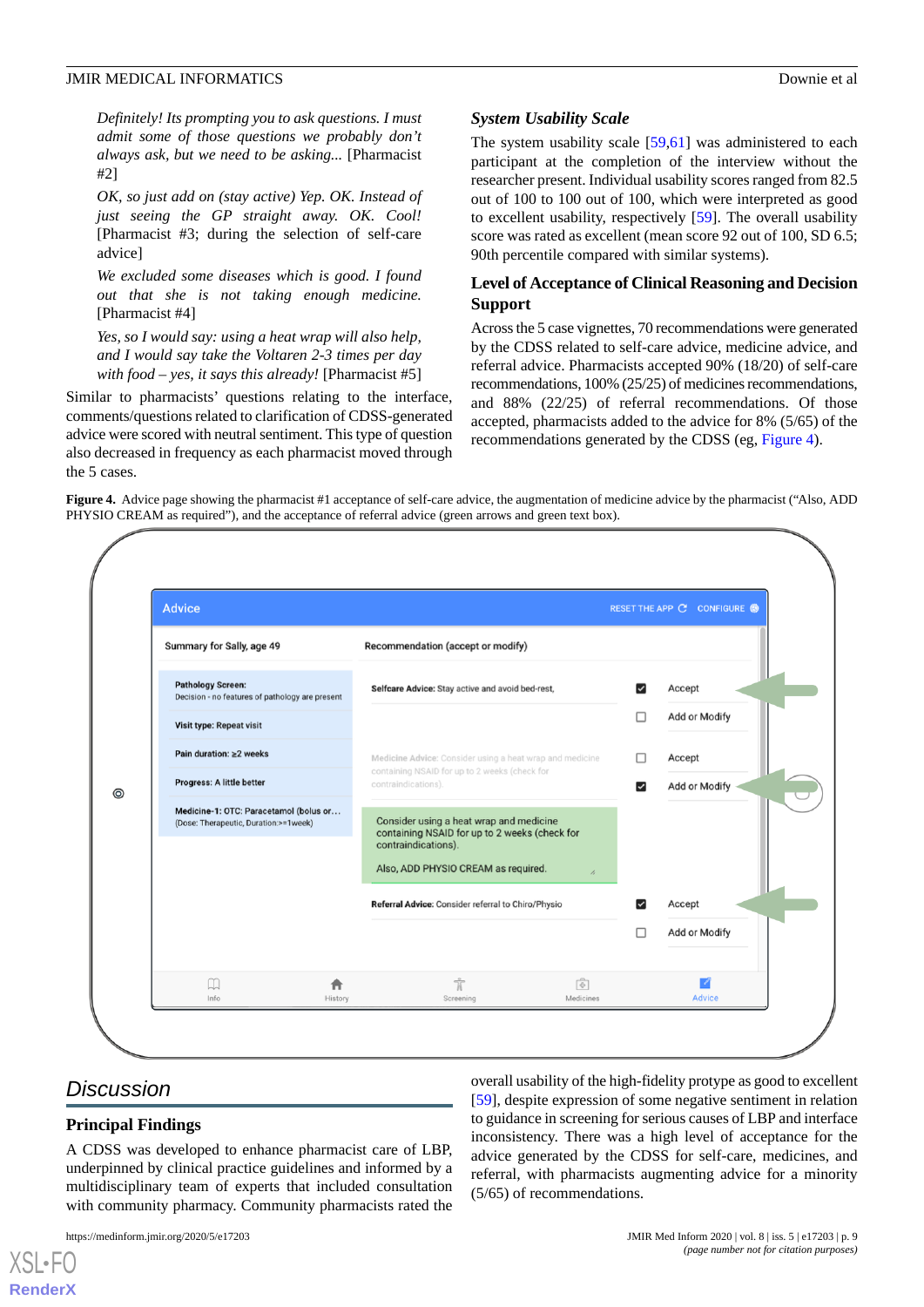#### **Usability**

Pharmacists reported a high level of usability based around simple use of language, logical workflow, brief consultation time, ability to customize advice, and convenience of a customized handout for the client. A number of usability issues were raised with regard to interface including page layout, text size, and button placement, which will be considered in the next phase of the CDSS refinement. The screening page [\(Figure 3](#page-8-0)) received the majority of negative comments and may reflect nonintuitive interaction with the layout of the screening page and/or lack of familiarity with the screening questions used to raise suspicion of serious causes of LBP. Although education for pharmacists in Australia contains topics on symptom recognition for differential diagnosis [[62\]](#page-14-13) and interprofessional referral [\[63](#page-14-14)], pharmacists expressed interest for more training on this topic, which is consistent with recommendations of Abdel Shaheed et al [[64\]](#page-14-15).

#### **Acceptance of the Clinical Support Provided by the Clinical Decision Support System**

All pharmacists agreed that the information provided by the CDSS was applicable to the clinical scenarios presented and could potentially improve client-pharmacist encounters. One pharmacist disagreed with the messaging to avoid imaging and preferred to refer to medical care as a first option for nonserious LBP, but given the small sample, may not be representative of their peers. Pharmacists also commented that the CDSS helped them to ask more questions of the client with LBP and increased management options for LBP beyond their usual advice. However, it is unclear if the advice delivered by the CDSS in this setting would be superior to usual pharmacy care for LBP.

#### **Guidance for Pain Management in Community Pharmacy**

Pharmacists commented that they appreciated guidance provided by the CDSS in relation to management, particularly for options beyond medicines advice. This aligns with recommendations of Abdel Shaheed et al [\[65](#page-14-16)] and others [[11\]](#page-12-1) on the potential benefit of tools/guidelines to support pharmacists when managing clients with LBP. Pharmacists also reflected on the current general lack of guidance to manage pain within pharmacy compared with the promotion and availability of management tools for other health conditions [[5](#page-11-4)[,7](#page-12-11),[8](#page-12-12)[,14](#page-12-13),[66\]](#page-14-17). This view is consistent with results from a recent study by Abdel Shaheed et al [\[65](#page-14-16)] who found that pharmacists were receptive to implementing a disease state management program for LBP. One area highlighted by pharmacists was the lack of operational knowledge in relation to screening clients for serious causes of LBP, which has been highlighted previously [\[18](#page-12-6)]. Abdel Shaheed et al also found that pharmacists had both the willingness and capacity to increase knowledge in this area [[32](#page-13-3)[,64](#page-14-15)]. One goal of a training module integrated into the next version of the CDSS would be to empower the pharmacist with the skillset to raise suspicion of potentially serious underlying pathology, then inform clients of options for prompt medical review [\[43](#page-13-13),[45\]](#page-13-14).

#### **Limitations**

The small sample size may not be adequate to capture the full range of pharmacists'views or usability issues thus limiting the generalizability of the results [[67\]](#page-14-18), particularly with regard to the level of acceptance. However, the sample size was appropriate for this stage of CDSS development [\[34](#page-13-5),[51\]](#page-14-2). That is, it was sufficient to identify major usability issues (eg, when screening for risk of serious disease), that the CDSS interface could be navigated with minimal training, and that decisions generated were logical and easy for the pharmacist to apply (in a simulated scenario). The method used to assess usability (think aloud with active intervention) may have enhanced task performance through researcher-induced bias [\[68](#page-14-19)] but allowed greater insight into the sections of the CDSS that required further development [[52\]](#page-14-3). Another source of bias that may have enhanced task performance was the nonrandomized order of cases (case complexity was greater later in interview). This stage of CDSS development was to finalize design elements in the community pharmacy setting before testing with real clients [[34\]](#page-13-5). In its current design, the CDSS does not integrate with existing electronic record systems in pharmacy, which would be necessary before advanced testing and would increase the chance of adoption by pharmacists [\[69](#page-14-20)]. One approach would be integration with existing disease state management systems [[70\]](#page-14-21), which was also suggested by pharmacists during testing.

#### **Comparison With Prior Work**

This CDSS is the first tool that the authors are aware of to assist community pharmacists in first-line care for people with LBP. Other electronic decision support systems have been targeted at the primary care setting for the management of LBP [[25\]](#page-12-9) and chronic pain [[26](#page-13-12)[,27](#page-13-15)]. This CDSS differs from existing systems in that it aims to empower the pharmacist to offer evidence-based first-line care beyond medicines advice, and stepped referral options to allied health, primary, or emergency care based on presentation or symptom progression. The opportunity to enhance the pharmacist-client interaction, identified as lacking in other systems [[27,](#page-13-15)[71](#page-14-22)], has been built into this CDSS by allowing the pharmacist to modify management advice then provide a customized handout for the client.

#### **Future Direction**

The next phase is to modify the CDSS with lessons learned from this usability study, then reevaluate during the next level of system development (integration with clients into the pharmacy setting) [\[34](#page-13-5)]. The CDSS will also be evaluated with respect to the credibility of advice and satisfaction with care from the perspective of clients with LBP. An education module on the evidence-based management of LBP could be delivered to pharmacists in conjunction with training for the CDSS, which would assist with knowledge of screening for pathology and give context to the guideline-based care options suggested by the CDSS. Future studies may establish if pharmacist training during the use of a CDSS within the clinical encounter improves both pharmacist and pharmacy client satisfaction with care.

 $XS$  $\cdot$ FC **[RenderX](http://www.renderx.com/)**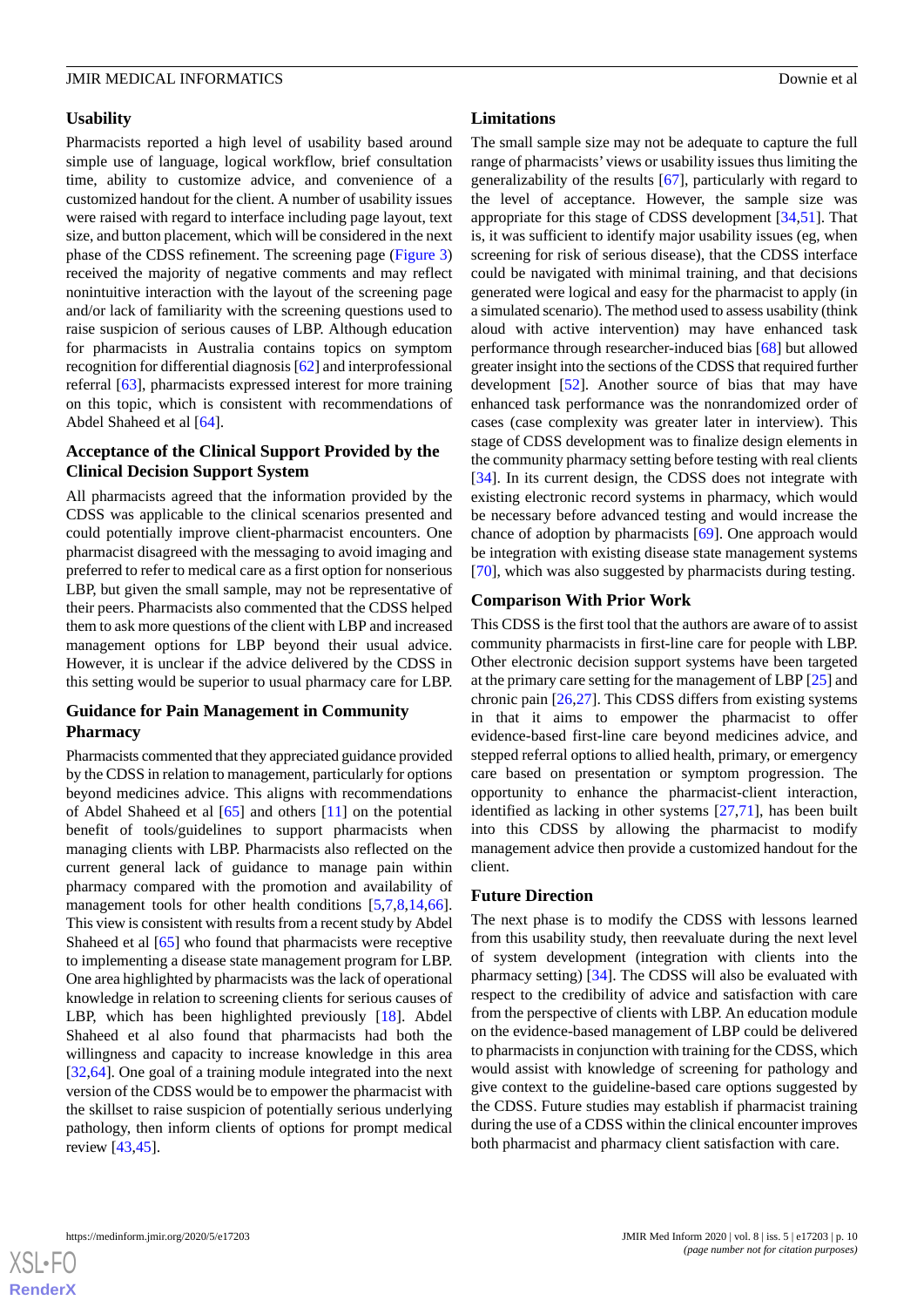#### **Conclusions**

Despite many years of clinical guidelines for the management of LBP, significant evidence-to-practice gaps remain. This CDSS has been designed to provide a unique opportunity for

#### **Acknowledgments**

community pharmacists to provide simple evidence-based advice for clients who present with LBP. Importantly the CDSS offers key messages of reassurance, to remain active, to use medicines appropriately, and to avoid inappropriate imaging.

This study was supported by the 2017 Arthritis Australia Grant in Aid (Zimmer Biomet Australia Grant). The authors would like to acknowledge the support of the pharmacists who contributed during development of the CDSS or were participants in this study. The authors also thank professors Bart Koes, Ric Day, and Ian Harris who provided input during the development of the CDSS. A National Health and Medical Research Council Program Grant (ID APP1113532) and Research Fellowship (ID APP1103022) supports CM.

#### **Authors' Contributions**

AD, CM, MH, CS, AM, CW and ZM designed the study. AD and AK were responsible for interface design and coding with revision from all authors. AD was responsible for the acquisition of data. AD, CS, and AK analyzed interview transcripts. AD wrote the first draft of the manuscript. All authors critically reviewed the manuscript and reviewed the final draft before submission.

#### **Conflicts of Interest**

<span id="page-11-5"></span>None declared.

### **Multimedia Appendix 1**

<span id="page-11-6"></span>Clinical decision support system design methodology. [[DOCX File , 23 KB](https://jmir.org/api/download?alt_name=medinform_v8i5e17203_app1.docx&filename=2f4281e53199f83961980a97c88063c8.docx)-[Multimedia Appendix 1\]](https://jmir.org/api/download?alt_name=medinform_v8i5e17203_app1.docx&filename=2f4281e53199f83961980a97c88063c8.docx)

### **Multimedia Appendix 2**

<span id="page-11-7"></span>Clinical decision support system decision tree. [[PDF File \(Adobe PDF File\), 402 KB](https://jmir.org/api/download?alt_name=medinform_v8i5e17203_app2.pdf&filename=d25a7ed701b4f7e4b774bab8111ef4b8.pdf)-[Multimedia Appendix 2\]](https://jmir.org/api/download?alt_name=medinform_v8i5e17203_app2.pdf&filename=d25a7ed701b4f7e4b774bab8111ef4b8.pdf)

#### <span id="page-11-8"></span>**Multimedia Appendix 3**

Clinical decision support system data entry screens. [[PDF File \(Adobe PDF File\), 2159 KB](https://jmir.org/api/download?alt_name=medinform_v8i5e17203_app3.pdf&filename=0467d47b11d92feebee688a17af01025.pdf)-[Multimedia Appendix 3\]](https://jmir.org/api/download?alt_name=medinform_v8i5e17203_app3.pdf&filename=0467d47b11d92feebee688a17af01025.pdf)

#### <span id="page-11-9"></span>**Multimedia Appendix 4**

Client handout example generated by clinical decision support system. [[PDF File \(Adobe PDF File\), 98 KB](https://jmir.org/api/download?alt_name=medinform_v8i5e17203_app4.pdf&filename=103d395ed878333af0dd473334e2be61.pdf)-[Multimedia Appendix 4\]](https://jmir.org/api/download?alt_name=medinform_v8i5e17203_app4.pdf&filename=103d395ed878333af0dd473334e2be61.pdf)

#### <span id="page-11-0"></span>**Multimedia Appendix 5**

Interview guide. [[PDF File \(Adobe PDF File\), 396 KB](https://jmir.org/api/download?alt_name=medinform_v8i5e17203_app5.pdf&filename=63e02c6786dbfa7e65f52a2df19c4802.pdf)-[Multimedia Appendix 5\]](https://jmir.org/api/download?alt_name=medinform_v8i5e17203_app5.pdf&filename=63e02c6786dbfa7e65f52a2df19c4802.pdf)

#### <span id="page-11-1"></span>**References**

- <span id="page-11-2"></span>1. Smith E, Hoy DG, Cross M, Vos T, Naghavi M, Buchbinder R, et al. The global burden of other musculoskeletal disorders: estimates from the Global Burden of Disease 2010 study. Ann Rheum Dis 2014 Aug;73(8):1462-1469. [doi: [10.1136/annrheumdis-2013-204680](http://dx.doi.org/10.1136/annrheumdis-2013-204680)] [Medline: [24590181\]](http://www.ncbi.nlm.nih.gov/entrez/query.fcgi?cmd=Retrieve&db=PubMed&list_uids=24590181&dopt=Abstract)
- <span id="page-11-4"></span><span id="page-11-3"></span>2. Hoy D, Bain C, Williams G, March L, Brooks P, Blyth F, et al. A systematic review of the global prevalence of low back pain. Arthritis Rheum 2012 Jun;64(6):2028-2037 [\[FREE Full text\]](https://doi.org/10.1002/art.34347) [doi: [10.1002/art.34347](http://dx.doi.org/10.1002/art.34347)] [Medline: [22231424](http://www.ncbi.nlm.nih.gov/entrez/query.fcgi?cmd=Retrieve&db=PubMed&list_uids=22231424&dopt=Abstract)]
- 3. Qaseem A, Wilt T, McLean R, Forciea M, Clinical Guidelines Committee of the American College of Physicians. Noninvasive treatments for acute, subacute, and chronic low back pain: A clinical practice guideline from the American College of Physicians. Ann Intern Med 2017 Apr 4;166(7):514-530. [doi: [10.7326/M16-2367](http://dx.doi.org/10.7326/M16-2367)] [Medline: [28192789\]](http://www.ncbi.nlm.nih.gov/entrez/query.fcgi?cmd=Retrieve&db=PubMed&list_uids=28192789&dopt=Abstract)
- 4. Walker BF, Muller R, Grant WD. Low back pain in Australian adults. health provider utilization and care seeking. J Manipulative Physiol Ther 2004 Jun;27(5):327-335. [doi: [10.1016/j.jmpt.2004.04.006](http://dx.doi.org/10.1016/j.jmpt.2004.04.006)] [Medline: [15195040](http://www.ncbi.nlm.nih.gov/entrez/query.fcgi?cmd=Retrieve&db=PubMed&list_uids=15195040&dopt=Abstract)]
- 5. Kaczorowski J, Chambers LW, Dolovich L, Paterson JM, Karwalajtys T, Gierman T, et al. Improving cardiovascular health at population level: 39 community cluster randomised trial of Cardiovascular Health Awareness Program (CHAP). Br Med J 2011 Feb 7;342:d442 [\[FREE Full text\]](http://europepmc.org/abstract/MED/21300712) [doi: [10.1136/bmj.d442](http://dx.doi.org/10.1136/bmj.d442)] [Medline: [21300712](http://www.ncbi.nlm.nih.gov/entrez/query.fcgi?cmd=Retrieve&db=PubMed&list_uids=21300712&dopt=Abstract)]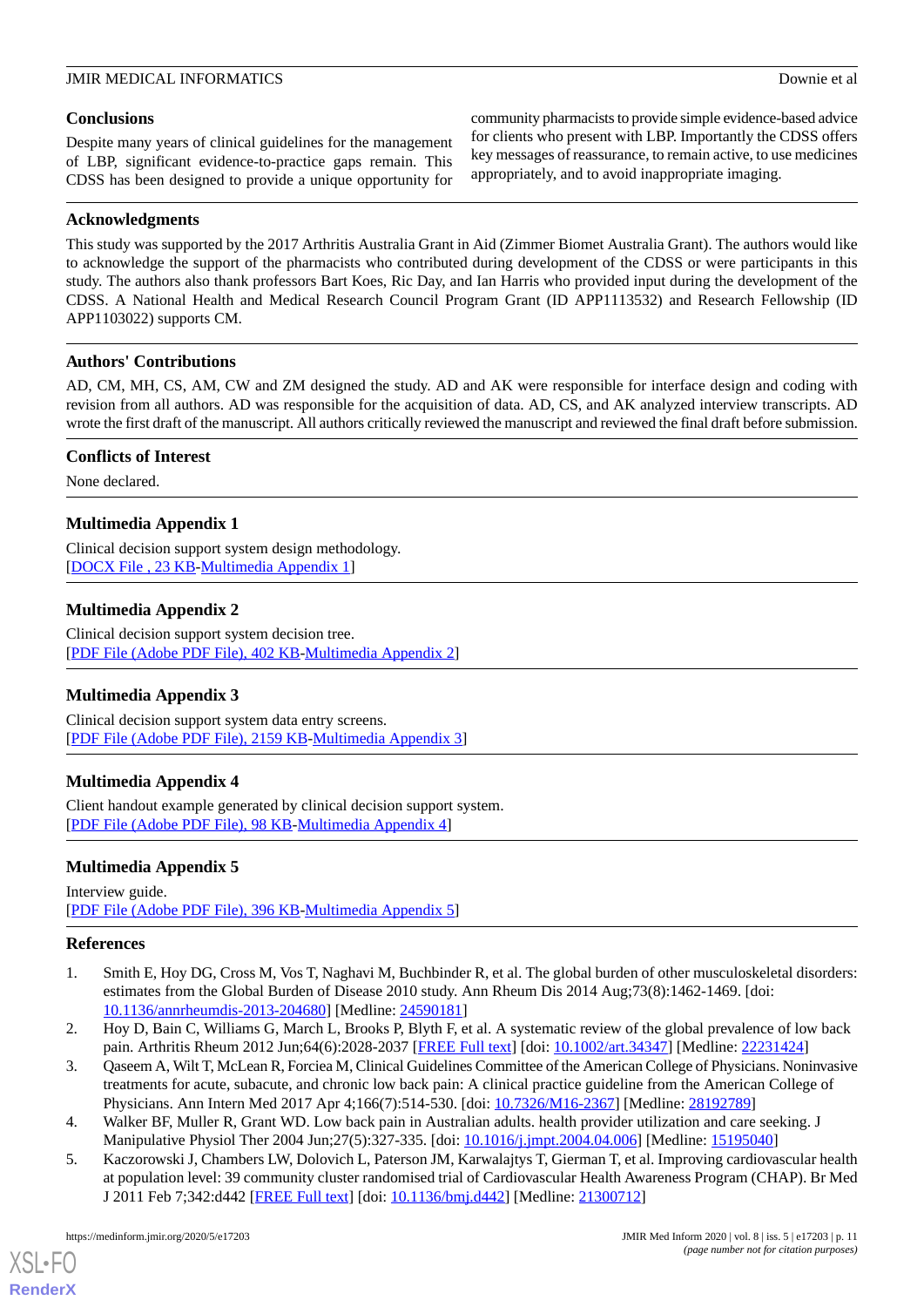- 6. Giaccone M, Baratta F, Allais G, Brusa P. Prevention, education and information: the role of the community pharmacist in the management of headaches. Neurol Sci 2014 May;35(Suppl 1):1-4. [doi: [10.1007/s10072-014-1732-6](http://dx.doi.org/10.1007/s10072-014-1732-6)] [Medline: [24867826](http://www.ncbi.nlm.nih.gov/entrez/query.fcgi?cmd=Retrieve&db=PubMed&list_uids=24867826&dopt=Abstract)]
- <span id="page-12-11"></span>7. Ali M, Schifano F, Robinson P, Phillips G, Doherty L, Melnick P, et al. Impact of community pharmacy diabetes monitoring and education programme on diabetes management: a randomized controlled study. Diabet Med 2012 Sep;29(9):e326-e333. [doi: [10.1111/j.1464-5491.2012.03725.x](http://dx.doi.org/10.1111/j.1464-5491.2012.03725.x)] [Medline: [22672148](http://www.ncbi.nlm.nih.gov/entrez/query.fcgi?cmd=Retrieve&db=PubMed&list_uids=22672148&dopt=Abstract)]
- <span id="page-12-12"></span>8. Brown D, Portlock J, Rutter P. Review of services provided by pharmacies that promote healthy living. Int J Clin Pharm 2012 Jun;34(3):399-409. [doi: [10.1007/s11096-012-9634-2](http://dx.doi.org/10.1007/s11096-012-9634-2)] [Medline: [22527479\]](http://www.ncbi.nlm.nih.gov/entrez/query.fcgi?cmd=Retrieve&db=PubMed&list_uids=22527479&dopt=Abstract)
- <span id="page-12-0"></span>9. Greer N, Bolduc J, Geurkink E, Rector T, Olson K, Koeller E, et al. Pharmacist-led chronic disease management: A systematic review of effectiveness and harms compared with usual care. Ann Intern Med 2016 Jul 5;165(1):30-40. [doi: [10.7326/M15-3058](http://dx.doi.org/10.7326/M15-3058)] [Medline: [27111098\]](http://www.ncbi.nlm.nih.gov/entrez/query.fcgi?cmd=Retrieve&db=PubMed&list_uids=27111098&dopt=Abstract)
- <span id="page-12-1"></span>10. Légat L, van Laere S, Nyssen M, Steurbaut S, Dupont AG, Cornu P. Clinical decision support systems for drug allergy checking: Systematic review. J Med Internet Res 2018 Sep 7;20(9):e258 [[FREE Full text](https://www.jmir.org/2018/9/e258/)] [doi: [10.2196/jmir.8206\]](http://dx.doi.org/10.2196/jmir.8206) [Medline: [30194058](http://www.ncbi.nlm.nih.gov/entrez/query.fcgi?cmd=Retrieve&db=PubMed&list_uids=30194058&dopt=Abstract)]
- 11. Silcock J, Moffett JK, Edmondson H, Waddell G, Burton AK. Do community pharmacists have the attitudes and knowledge to support evidence based self-management of low back pain? BMC Musculoskelet Disord 2007 Jan 31;8:10 [\[FREE Full](https://bmcmusculoskeletdisord.biomedcentral.com/articles/10.1186/1471-2474-8-10) [text](https://bmcmusculoskeletdisord.biomedcentral.com/articles/10.1186/1471-2474-8-10)] [doi: [10.1186/1471-2474-8-10\]](http://dx.doi.org/10.1186/1471-2474-8-10) [Medline: [17266748\]](http://www.ncbi.nlm.nih.gov/entrez/query.fcgi?cmd=Retrieve&db=PubMed&list_uids=17266748&dopt=Abstract)
- <span id="page-12-2"></span>12. Mishriky J, Stupans I, Chan V. Expanding the role of Australian pharmacists in community pharmacies in chronic pain management - a narrative review. Pharm Pract (Granada) 2019;17(1):1410 [\[FREE Full text\]](http://europepmc.org/abstract/MED/31015881) [doi: [10.18549/PharmPract.2019.1.1410\]](http://dx.doi.org/10.18549/PharmPract.2019.1.1410) [Medline: [31015881\]](http://www.ncbi.nlm.nih.gov/entrez/query.fcgi?cmd=Retrieve&db=PubMed&list_uids=31015881&dopt=Abstract)
- <span id="page-12-13"></span>13. Bennett MI, Bagnall A, Raine G, Closs SJ, Blenkinsopp A, Dickman A, et al. Educational interventions by pharmacists to patients with chronic pain: systematic review and meta-analysis. Clin J Pain 2011 Sep;27(7):623-630. [doi: [10.1097/AJP.0b013e31821b6be4\]](http://dx.doi.org/10.1097/AJP.0b013e31821b6be4) [Medline: [21610491](http://www.ncbi.nlm.nih.gov/entrez/query.fcgi?cmd=Retrieve&db=PubMed&list_uids=21610491&dopt=Abstract)]
- <span id="page-12-3"></span>14. Crealey GE, McElnay JC, Maguire TA, O'Neill C. Costs and effects associated with a community pharmacy-based smoking-cessation programme. Pharmacoeconomics 1998 Sep;14(3):323-333. [doi: [10.2165/00019053-199814030-00008\]](http://dx.doi.org/10.2165/00019053-199814030-00008) [Medline: [10186470](http://www.ncbi.nlm.nih.gov/entrez/query.fcgi?cmd=Retrieve&db=PubMed&list_uids=10186470&dopt=Abstract)]
- <span id="page-12-4"></span>15. San-Juan-Rodriguez A, Newman T, Hernandez I, Swart E, Klein-Fedyshin M, Shrank W, et al. Impact of community pharmacist-provided preventive services on clinical, utilization, and economic outcomes: An umbrella review. Prev Med 2018 Oct;115:145-155. [doi: [10.1016/j.ypmed.2018.08.029](http://dx.doi.org/10.1016/j.ypmed.2018.08.029)] [Medline: [30145351\]](http://www.ncbi.nlm.nih.gov/entrez/query.fcgi?cmd=Retrieve&db=PubMed&list_uids=30145351&dopt=Abstract)
- <span id="page-12-5"></span>16. National Institute for Health and Care Excellence (NICE). Low Back Pain and Sciatica in Over 16s: Assessment and Management URL:<https://pathways.nice.org.uk/pathways/low-back-pain-and-sciatica#content=view-node%3Anodes-imaging> [accessed 2019-11-15]
- <span id="page-12-6"></span>17. Foster NE, Anema JR, Cherkin D, Chou R, Cohen SP, Gross DP, Lancet Low Back Pain Series Working Group. Prevention and treatment of low back pain: evidence, challenges, and promising directions. Lancet 2018 Jun 9;391(10137):2368-2383. [doi: [10.1016/S0140-6736\(18\)30489-6](http://dx.doi.org/10.1016/S0140-6736(18)30489-6)] [Medline: [29573872\]](http://www.ncbi.nlm.nih.gov/entrez/query.fcgi?cmd=Retrieve&db=PubMed&list_uids=29573872&dopt=Abstract)
- <span id="page-12-7"></span>18. Abdel Shaheed C, McFarlane B, Maher C, Williams K, Bergin J, Matthews A, et al. Investigating the primary care management of low back pain: a simulated patient study. J Pain 2016 Jan;17(1):27-35. [doi: [10.1016/j.jpain.2015.09.010](http://dx.doi.org/10.1016/j.jpain.2015.09.010)] [Medline: [26456675](http://www.ncbi.nlm.nih.gov/entrez/query.fcgi?cmd=Retrieve&db=PubMed&list_uids=26456675&dopt=Abstract)]
- 19. van der Weijden T, Boivin A, Burgers J, Schünemann HJ, Elwyn G. Clinical practice guidelines and patient decision aids. An inevitable relationship. J Clin Epidemiol 2012 Jun;65(6):584-589. [doi: [10.1016/j.jclinepi.2011.10.007\]](http://dx.doi.org/10.1016/j.jclinepi.2011.10.007) [Medline: [22297117](http://www.ncbi.nlm.nih.gov/entrez/query.fcgi?cmd=Retrieve&db=PubMed&list_uids=22297117&dopt=Abstract)]
- <span id="page-12-10"></span>20. Stacey D, Légaré F, Lewis K, Barry M, Bennett C, Eden K, et al. Decision aids for people facing health treatment or screening decisions. Cochrane Database Syst Rev 2017 Apr 12;4:CD001431 [\[FREE Full text\]](http://europepmc.org/abstract/MED/28402085) [doi: [10.1002/14651858.CD001431.pub5\]](http://dx.doi.org/10.1002/14651858.CD001431.pub5) [Medline: [28402085](http://www.ncbi.nlm.nih.gov/entrez/query.fcgi?cmd=Retrieve&db=PubMed&list_uids=28402085&dopt=Abstract)]
- 21. Bright T, Wong A, Dhurjati R, Bristow E, Bastian L, Coeytaux RR, et al. Effect of clinical decision-support systems: a systematic review. Ann Intern Med 2012 Jul 3;157(1):29-43. [doi: [10.7326/0003-4819-157-1-201207030-00450](http://dx.doi.org/10.7326/0003-4819-157-1-201207030-00450)] [Medline: [22751758](http://www.ncbi.nlm.nih.gov/entrez/query.fcgi?cmd=Retrieve&db=PubMed&list_uids=22751758&dopt=Abstract)]
- <span id="page-12-8"></span>22. Berner E, La Lande LT. Overview of clinical decision support systems. In: Berner E, editor. Clinical Decision Support Systems. Switzerland: Springer; 2016:1-17.
- <span id="page-12-9"></span>23. Bryan C, Boren S. The use and effectiveness of electronic clinical decision support tools in the ambulatory/primary care setting: a systematic review of the literature. Inform Prim Care 2008;16(2):79-91 [[FREE Full text](http://hijournal.bcs.org/index.php/jhi/article/view/679)] [doi: [10.14236/jhi.v16i2.679](http://dx.doi.org/10.14236/jhi.v16i2.679)] [Medline: [18713524\]](http://www.ncbi.nlm.nih.gov/entrez/query.fcgi?cmd=Retrieve&db=PubMed&list_uids=18713524&dopt=Abstract)
- 24. Mickan S, Tilson J, Atherton H, Roberts N, Heneghan C. Evidence of effectiveness of health care professionals using handheld computers: a scoping review of systematic reviews. J Med Internet Res 2013 Oct 28;15(10):e212 [[FREE Full](https://www.jmir.org/2013/10/e212/) [text](https://www.jmir.org/2013/10/e212/)] [doi: [10.2196/jmir.2530](http://dx.doi.org/10.2196/jmir.2530)] [Medline: [24165786](http://www.ncbi.nlm.nih.gov/entrez/query.fcgi?cmd=Retrieve&db=PubMed&list_uids=24165786&dopt=Abstract)]
- 25. Peiris D, Williams C, Holbrook R, Lindner R, Reeve J, Das A, et al. A web-based clinical decision support tool for primary health care management of back pain: development and mixed methods evaluation. JMIR Res Protoc 2014 Apr 2;3(2):e17 [[FREE Full text](https://www.researchprotocols.org/2014/2/e17/)] [doi: [10.2196/resprot.3071](http://dx.doi.org/10.2196/resprot.3071)] [Medline: [24694921\]](http://www.ncbi.nlm.nih.gov/entrez/query.fcgi?cmd=Retrieve&db=PubMed&list_uids=24694921&dopt=Abstract)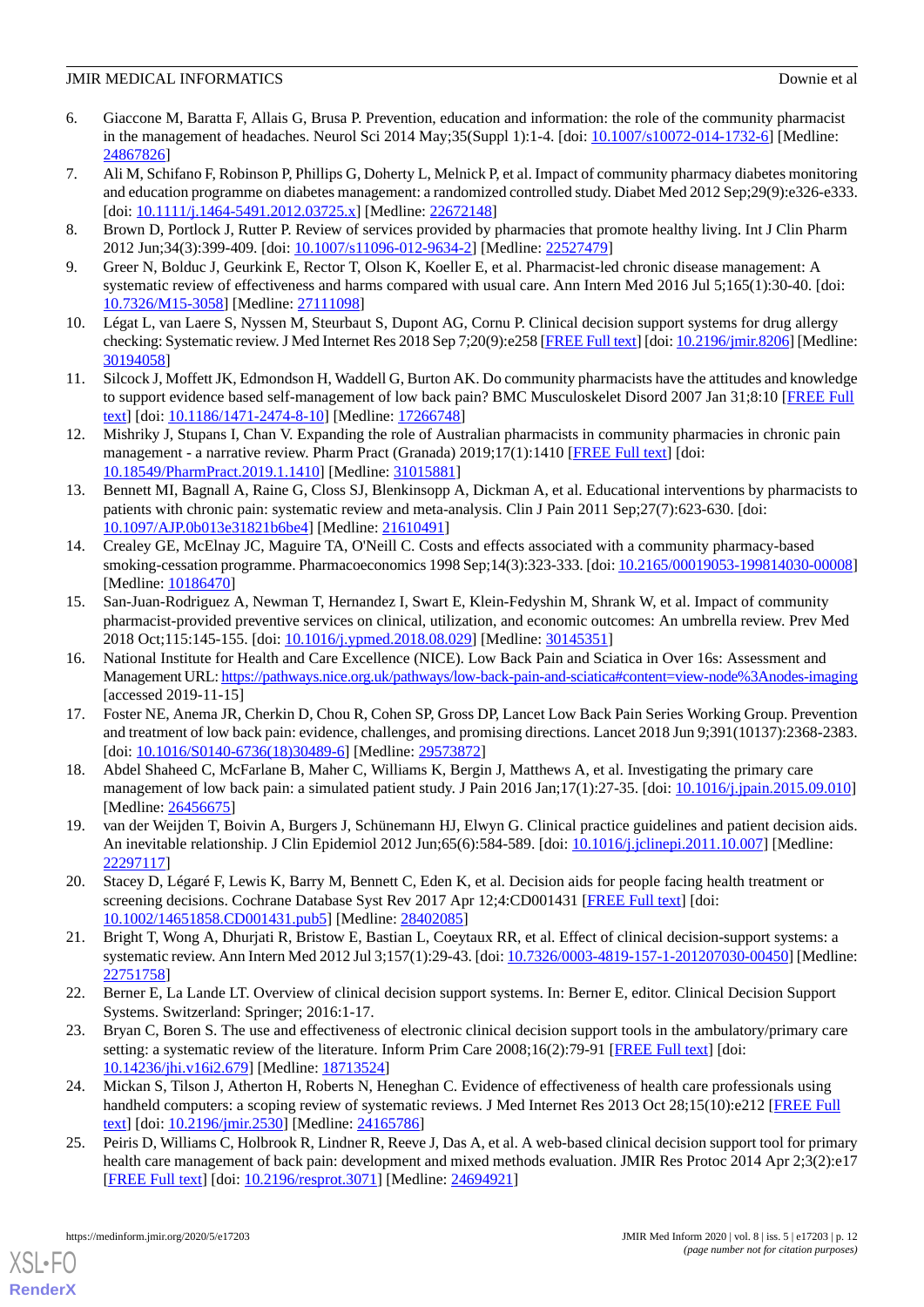- <span id="page-13-12"></span>26. Trafton J, Martins S, Michel M, Lewis E, Wang D, Combs A, et al. Evaluation of the acceptability and usability of a decision support system to encourage safe and effective use of opioid therapy for chronic, noncancer pain by primary care providers. Pain Med 2010 Apr;11(4):575-585. [doi: [10.1111/j.1526-4637.2010.00818.x\]](http://dx.doi.org/10.1111/j.1526-4637.2010.00818.x) [Medline: [20202142\]](http://www.ncbi.nlm.nih.gov/entrez/query.fcgi?cmd=Retrieve&db=PubMed&list_uids=20202142&dopt=Abstract)
- <span id="page-13-15"></span>27. Smith MY, DePue JD, Rini C. Computerized decision-support systems for chronic pain management in Primary Care. Pain Med 2007;8(suppl 3):S155-S166. [doi: [10.1111/j.1526-4637.2007.00278.x\]](http://dx.doi.org/10.1111/j.1526-4637.2007.00278.x)
- 28. Guenter D, Abouzahra M, Schabort I, Radhakrishnan A, Nair K, Orr S, et al. Design process and utilization of a novel clinical decision support system for neuropathic pain in primary care: Mixed methods observational study. JMIR Med Inform 2019 Sep 30;7(3):e14141 [\[FREE Full text\]](https://medinform.jmir.org/2019/3/e14141/) [doi: [10.2196/14141](http://dx.doi.org/10.2196/14141)] [Medline: [31573946\]](http://www.ncbi.nlm.nih.gov/entrez/query.fcgi?cmd=Retrieve&db=PubMed&list_uids=31573946&dopt=Abstract)
- <span id="page-13-1"></span><span id="page-13-0"></span>29. Nicol A, Hurley R, Benzon H. Alternatives to opioids in the pharmacologic management of chronic pain syndromes: A narrative review of randomized, controlled, and blinded clinical trials. Anesth Analg 2017 Nov;125(5):1682-1703 [\[FREE](http://europepmc.org/abstract/MED/29049114) [Full text\]](http://europepmc.org/abstract/MED/29049114) [doi: [10.1213/ANE.0000000000002426\]](http://dx.doi.org/10.1213/ANE.0000000000002426) [Medline: [29049114](http://www.ncbi.nlm.nih.gov/entrez/query.fcgi?cmd=Retrieve&db=PubMed&list_uids=29049114&dopt=Abstract)]
- <span id="page-13-2"></span>30. Curtain C, Peterson GM. Review of computerized clinical decision support in community pharmacy. J Clin Pharm Ther 2014 Aug;39(4):343-348. [doi: [10.1111/jcpt.12168\]](http://dx.doi.org/10.1111/jcpt.12168) [Medline: [24806361\]](http://www.ncbi.nlm.nih.gov/entrez/query.fcgi?cmd=Retrieve&db=PubMed&list_uids=24806361&dopt=Abstract)
- <span id="page-13-3"></span>31. Monteiro L, Maricoto T, Solha I, Ribeiro-Vaz I, Martins C, Monteiro-Soares M. Reducing potentially inappropriate prescriptions for older patients using computerized decision support tools: Systematic review. J Med Internet Res 2019 Nov 14;21(11):e15385 [[FREE Full text](https://www.jmir.org/2019/11/e15385/)] [doi: [10.2196/15385\]](http://dx.doi.org/10.2196/15385) [Medline: [31724956](http://www.ncbi.nlm.nih.gov/entrez/query.fcgi?cmd=Retrieve&db=PubMed&list_uids=31724956&dopt=Abstract)]
- <span id="page-13-4"></span>32. Abdel Shaheed C, Maher CG, Williams KA, McLachlan AJ. Pharmacists' views on implementing a disease state management program for low back pain. Aust J Prim Health 2016;22(3):211-217. [doi: [10.1071/PY14116\]](http://dx.doi.org/10.1071/PY14116) [Medline: [25719762\]](http://www.ncbi.nlm.nih.gov/entrez/query.fcgi?cmd=Retrieve&db=PubMed&list_uids=25719762&dopt=Abstract)
- <span id="page-13-5"></span>33. Mugisha A, Babic A, Wakholi P, Tylleskär T. High-fidelity prototyping for mobile electronic data collection forms through design and user evaluation. JMIR Hum Factors 2019 Mar 22;6(1):e11852 [[FREE Full text](https://humanfactors.jmir.org/2019/1/e11852/)] [doi: [10.2196/11852\]](http://dx.doi.org/10.2196/11852) [Medline: [30900995](http://www.ncbi.nlm.nih.gov/entrez/query.fcgi?cmd=Retrieve&db=PubMed&list_uids=30900995&dopt=Abstract)]
- <span id="page-13-6"></span>34. Yen P, Bakken S. Review of health information technology usability study methodologies. J Am Med Inform Assoc 2012;19(3):413-422 [[FREE Full text](http://europepmc.org/abstract/MED/21828224)] [doi: [10.1136/amiajnl-2010-000020](http://dx.doi.org/10.1136/amiajnl-2010-000020)] [Medline: [21828224](http://www.ncbi.nlm.nih.gov/entrez/query.fcgi?cmd=Retrieve&db=PubMed&list_uids=21828224&dopt=Abstract)]
- <span id="page-13-7"></span>35. Kushniruk A, Monkman H, Borycki E, Kannry J. User-centered designevaluation of clinical information systems: a usability engineering perspective. In: Patel VL, Kannampallil TG, Kaufman DR, editors. Cognitive Informatics for Biomedicine: Human Computer Interaction in Healthcare. Switzerland: Springer International Publishing; 2015:141-162.
- <span id="page-13-8"></span>36. Karsh B. Agency for Healthcare Research and Quality. 2009. Clinical Practice Improvement and Redesign: How Change in Workflow Can Be Supported by Clinical Decision Support URL: [https://digital.ahrq.gov/sites/default/files/docs/biblio/](https://digital.ahrq.gov/sites/default/files/docs/biblio/09-0054-EF-Updated_0.pdf) [09-0054-EF-Updated\\_0.pdf](https://digital.ahrq.gov/sites/default/files/docs/biblio/09-0054-EF-Updated_0.pdf) [accessed 2019-11-15]
- <span id="page-13-9"></span>37. Bates D, Kuperman G, Wang S, Gandhi T, Kittler A, Volk L, et al. Ten commandments for effective clinical decision support: making the practice of evidence-based medicine a reality. J Am Med Inform Assoc 2003;10(6):523-530 [\[FREE](http://europepmc.org/abstract/MED/12925543) [Full text\]](http://europepmc.org/abstract/MED/12925543) [doi: [10.1197/jamia.M1370](http://dx.doi.org/10.1197/jamia.M1370)] [Medline: [12925543\]](http://www.ncbi.nlm.nih.gov/entrez/query.fcgi?cmd=Retrieve&db=PubMed&list_uids=12925543&dopt=Abstract)
- <span id="page-13-11"></span><span id="page-13-10"></span>38. Khorasani R, Hentel K, Darer J, Langlotz C, Ip IK, Manaker S, et al. Ten commandments for effective clinical decision support for imaging: enabling evidence-based practice to improve quality and reduce waste. AJR Am J Roentgenol 2014 Nov;203(5):945-951. [doi: [10.2214/AJR.14.13134\]](http://dx.doi.org/10.2214/AJR.14.13134) [Medline: [25341131](http://www.ncbi.nlm.nih.gov/entrez/query.fcgi?cmd=Retrieve&db=PubMed&list_uids=25341131&dopt=Abstract)]
- 39. Zikos D, DeLellis N. CDSS-RM: a clinical decision support system reference model. BMC Med Res Methodol 2018 Nov 16;18(1):137 [[FREE Full text\]](https://bmcmedresmethodol.biomedcentral.com/articles/10.1186/s12874-018-0587-6) [doi: [10.1186/s12874-018-0587-6](http://dx.doi.org/10.1186/s12874-018-0587-6)] [Medline: [30445910](http://www.ncbi.nlm.nih.gov/entrez/query.fcgi?cmd=Retrieve&db=PubMed&list_uids=30445910&dopt=Abstract)]
- 40. Abdel Shaheed C, Maher CG, Williams KA, McLachlan AJ. Interventions available over the counter and advice for acute low back pain: systematic review and meta-analysis. J Pain 2014 Jan;15(1):2-15. [doi: [10.1016/j.jpain.2013.09.016\]](http://dx.doi.org/10.1016/j.jpain.2013.09.016) [Medline: [24373568](http://www.ncbi.nlm.nih.gov/entrez/query.fcgi?cmd=Retrieve&db=PubMed&list_uids=24373568&dopt=Abstract)]
- <span id="page-13-13"></span>41. Chou R, Deyo R, Friedly J, Skelly A, Hashimoto R, Weimer M, et al. Nonpharmacologic therapies for low back pain: A systematic review for an American College of Physicians clinical practice guideline. Ann Intern Med 2017 Apr 4;166(7):493-505. [doi: [10.7326/M16-2459\]](http://dx.doi.org/10.7326/M16-2459) [Medline: [28192793\]](http://www.ncbi.nlm.nih.gov/entrez/query.fcgi?cmd=Retrieve&db=PubMed&list_uids=28192793&dopt=Abstract)
- 42. Chou R, Deyo R, Friedly J, Skelly A, Weimer M, Fu R, et al. Systemic pharmacologic therapies for low back pain: A systematic review for an American College of Physicians clinical practice guideline. Ann Intern Med 2017 Apr 4;166(7):480-492. [doi: [10.7326/M16-2458\]](http://dx.doi.org/10.7326/M16-2458) [Medline: [28192790\]](http://www.ncbi.nlm.nih.gov/entrez/query.fcgi?cmd=Retrieve&db=PubMed&list_uids=28192790&dopt=Abstract)
- <span id="page-13-14"></span>43. Downie A, Williams C, Henschke N, Hancock M, Ostelo R, de Vet HC, et al. Red flags to screen for malignancy and fracture in patients with low back pain: systematic review. Br Med J 2013 Dec 11;347:f7095 [[FREE Full text](http://www.bmj.com/cgi/pmidlookup?view=long&pmid=24335669)] [doi: [10.1136/bmj.f7095](http://dx.doi.org/10.1136/bmj.f7095)] [Medline: [24335669\]](http://www.ncbi.nlm.nih.gov/entrez/query.fcgi?cmd=Retrieve&db=PubMed&list_uids=24335669&dopt=Abstract)
- 44. Grossman JM, Gordon R, Ranganath VK, Deal C, Caplan L, Chen W, et al. American College of Rheumatology 2010 recommendations for the prevention and treatment of glucocorticoid-induced osteoporosis. Arthritis Care Res (Hoboken) 2010 Nov;62(11):1515-1526 [[FREE Full text\]](https://doi.org/10.1002/acr.20295) [doi: [10.1002/acr.20295\]](http://dx.doi.org/10.1002/acr.20295) [Medline: [20662044](http://www.ncbi.nlm.nih.gov/entrez/query.fcgi?cmd=Retrieve&db=PubMed&list_uids=20662044&dopt=Abstract)]
- 45. Maher C, Underwood M, Buchbinder R. Non-specific low back pain. Lancet 2017 Feb 18;389(10070):736-747. [doi: [10.1016/S0140-6736\(16\)30970-9\]](http://dx.doi.org/10.1016/S0140-6736(16)30970-9) [Medline: [27745712](http://www.ncbi.nlm.nih.gov/entrez/query.fcgi?cmd=Retrieve&db=PubMed&list_uids=27745712&dopt=Abstract)]
- 46. Mathieson H, Marzo-Ortega H. Axial spondyloarthritis: diagnosis and management. Prescriber 2015;25(23-24):32-36. [doi: [10.1002/psb.1290\]](http://dx.doi.org/10.1002/psb.1290)
- 47. Mathieson S, Kasch R, Maher CG, Pinto RZ, McLachlan AJ, Koes BW, et al. Combination drug therapy for the management of low back pain and sciatica: Systematic review and meta-analysis. J Pain 2019 Jan;20(1):1-15. [doi: [10.1016/j.jpain.2018.06.005\]](http://dx.doi.org/10.1016/j.jpain.2018.06.005) [Medline: [30585164](http://www.ncbi.nlm.nih.gov/entrez/query.fcgi?cmd=Retrieve&db=PubMed&list_uids=30585164&dopt=Abstract)]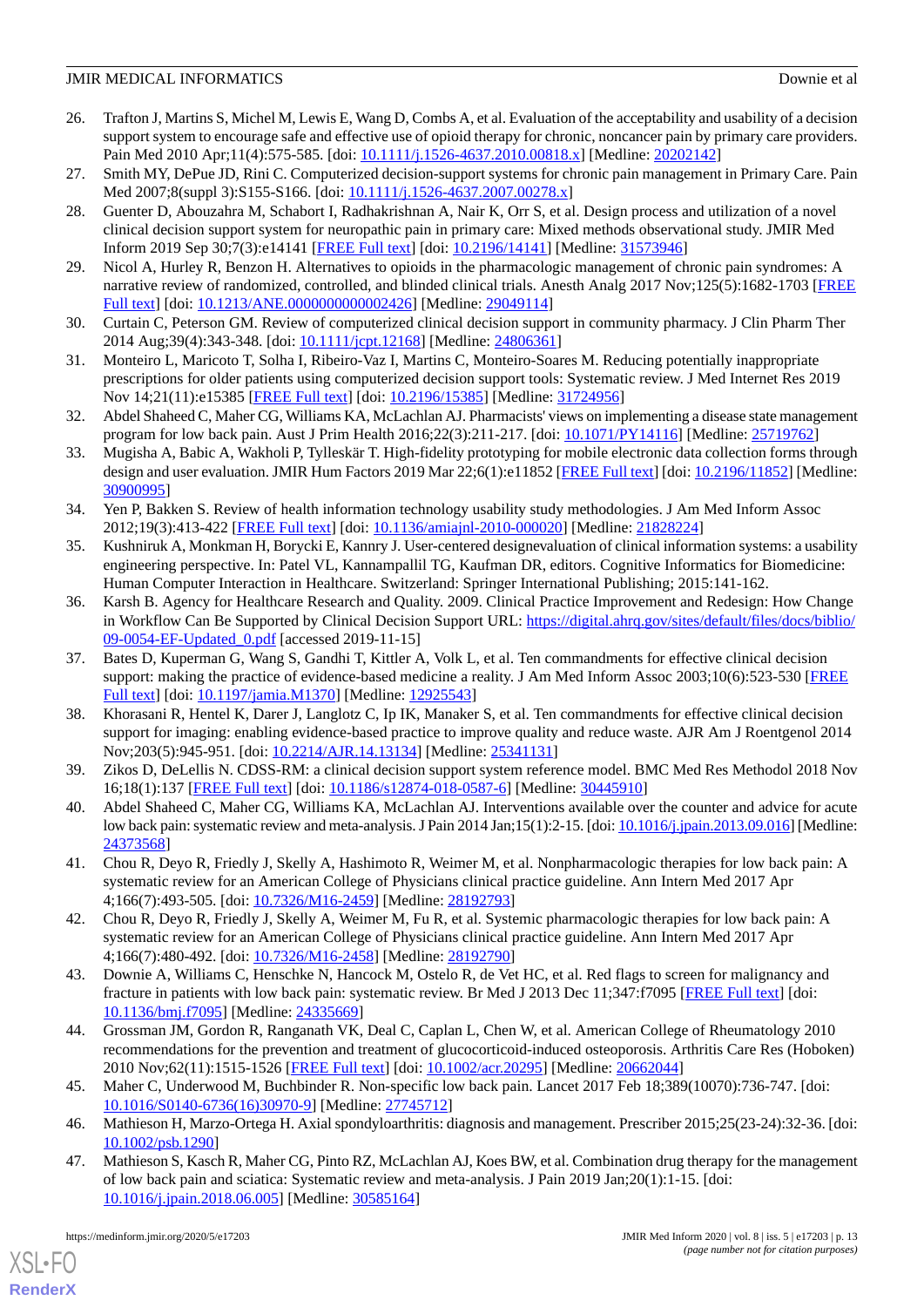- 48. McRae M, Hancock M. Adults attending private physiotherapy practices seek diagnosis, pain relief, improved function, education and prevention: a survey. J Physiother 2017 Oct;63(4):250-256 [[FREE Full text\]](https://linkinghub.elsevier.com/retrieve/pii/S1836-9553(17)30097-8) [doi: [10.1016/j.jphys.2017.08.002\]](http://dx.doi.org/10.1016/j.jphys.2017.08.002) [Medline: [28967562](http://www.ncbi.nlm.nih.gov/entrez/query.fcgi?cmd=Retrieve&db=PubMed&list_uids=28967562&dopt=Abstract)]
- <span id="page-14-0"></span>49. Verbeek J, Sengers M, Riemens L, Haafkens J. Patient expectations of treatment for back pain: a systematic review of qualitative and quantitative studies. Spine (Phila Pa 1976) 2004 Oct 15;29(20):2309-2318. [doi: [10.1097/01.brs.0000142007.38256.7f](http://dx.doi.org/10.1097/01.brs.0000142007.38256.7f)] [Medline: [15480147](http://www.ncbi.nlm.nih.gov/entrez/query.fcgi?cmd=Retrieve&db=PubMed&list_uids=15480147&dopt=Abstract)]
- <span id="page-14-2"></span><span id="page-14-1"></span>50. Johnson CM, Johnson TR, Zhang J. A user-centered framework for redesigning health care interfaces. J Biomed Inform 2005 Feb;38(1):75-87 [\[FREE Full text\]](https://linkinghub.elsevier.com/retrieve/pii/S1532-0464(04)00153-4) [doi: [10.1016/j.jbi.2004.11.005\]](http://dx.doi.org/10.1016/j.jbi.2004.11.005) [Medline: [15694887](http://www.ncbi.nlm.nih.gov/entrez/query.fcgi?cmd=Retrieve&db=PubMed&list_uids=15694887&dopt=Abstract)]
- <span id="page-14-3"></span>51. Nielsen J. Estimating the number of subjects needed for a thinking aloud test. Int J Hum Comput Stud 1994;41(3):385-397. [doi: [10.1006/ijhc.1994.1065](http://dx.doi.org/10.1006/ijhc.1994.1065)]
- <span id="page-14-4"></span>52. Alhadreti O, Mayhew P. To intervene or not to intervene: an investigation of three think-aloud protocols in usability testing. J Usability Stud 2017;12(3):111-132 [\[FREE Full text\]](http://uxpajournal.org/wp-content/uploads/sites/8/pdf/JUS_Alhadreti_May2017.pdf)
- <span id="page-14-5"></span>53. Beuscart-Zéphir MC, Brender J, Beuscart R, Ménager-Depriester I. Cognitive evaluation: how to assess the usability of information technology in healthcare. Comput Methods Programs Biomed 1997 Sep;54(1-2):19-28. [doi: [10.1016/s0169-2607\(97\)00030-8](http://dx.doi.org/10.1016/s0169-2607(97)00030-8)] [Medline: [9290916\]](http://www.ncbi.nlm.nih.gov/entrez/query.fcgi?cmd=Retrieve&db=PubMed&list_uids=9290916&dopt=Abstract)
- <span id="page-14-6"></span>54. Jaspers M, Steen T, van den Bos C, Geenen M. The think aloud method: a guide to user interface design. Int J Med Inform 2004 Nov;73(11-12):781-795. [doi: [10.1016/j.ijmedinf.2004.08.003](http://dx.doi.org/10.1016/j.ijmedinf.2004.08.003)] [Medline: [15491929](http://www.ncbi.nlm.nih.gov/entrez/query.fcgi?cmd=Retrieve&db=PubMed&list_uids=15491929&dopt=Abstract)]
- <span id="page-14-7"></span>55. Li AC, Kannry JL, Kushniruk A, Chrimes D, McGinn TG, Edonyabo D, et al. Integrating usability testing and think-aloud protocol analysis with 'near-live' clinical simulations in evaluating clinical decision support. Int J Med Inform 2012 Nov;81(11):761-772. [doi: [10.1016/j.ijmedinf.2012.02.009](http://dx.doi.org/10.1016/j.ijmedinf.2012.02.009)] [Medline: [22456088](http://www.ncbi.nlm.nih.gov/entrez/query.fcgi?cmd=Retrieve&db=PubMed&list_uids=22456088&dopt=Abstract)]
- <span id="page-14-8"></span>56. Kushniruk AW, Patel VL. Cognitive and usability engineering methods for the evaluation of clinical information systems. J Biomed Inform 2004 Feb;37(1):56-76 [\[FREE Full text\]](https://linkinghub.elsevier.com/retrieve/pii/S1532046404000206) [doi: [10.1016/j.jbi.2004.01.003](http://dx.doi.org/10.1016/j.jbi.2004.01.003)] [Medline: [15016386](http://www.ncbi.nlm.nih.gov/entrez/query.fcgi?cmd=Retrieve&db=PubMed&list_uids=15016386&dopt=Abstract)]
- <span id="page-14-10"></span><span id="page-14-9"></span>57. Bastien J. Usability testing: a review of some methodological and technical aspects of the method. Int J Med Inform 2010 Apr;79(4):e18-e23. [doi: [10.1016/j.ijmedinf.2008.12.004\]](http://dx.doi.org/10.1016/j.ijmedinf.2008.12.004) [Medline: [19345139\]](http://www.ncbi.nlm.nih.gov/entrez/query.fcgi?cmd=Retrieve&db=PubMed&list_uids=19345139&dopt=Abstract)
- <span id="page-14-11"></span>58. McLellan S, Muddimer A, Peres C. The effect of experience on system usability scale ratings. J Usability Stud 2012;7(2):56-67 [[FREE Full text](http://uxpajournal.org/wp-content/uploads/sites/8/pdf/JUS_McLellan_February_2012.pdf)]
- <span id="page-14-12"></span>59. Bangor A, Kortum PT, Miller JT. An empirical evaluation of the System Usability Scale. Int J Hum Comput Interact 2008;24(6):574-594. [doi: [10.1080/10447310802205776\]](http://dx.doi.org/10.1080/10447310802205776)
- <span id="page-14-13"></span>60. Hsieh H, Shannon SE. Three approaches to qualitative content analysis. Qual Health Res 2005 Nov;15(9):1277-1288. [doi: [10.1177/1049732305276687\]](http://dx.doi.org/10.1177/1049732305276687) [Medline: [16204405\]](http://www.ncbi.nlm.nih.gov/entrez/query.fcgi?cmd=Retrieve&db=PubMed&list_uids=16204405&dopt=Abstract)
- <span id="page-14-14"></span>61. Lewis JR. The System Usability Scale: past, present, and future. Int J Hum Comput Interact 2018;34(7):577-590. [doi: [10.1080/10447318.2018.1455307\]](http://dx.doi.org/10.1080/10447318.2018.1455307)
- <span id="page-14-15"></span>62. Marriott JL, Nation RL, Roller L, Costelloe M, Galbraith K, Stewart P, et al. Pharmacy education in the context of Australian practice. Am J Pharm Educ 2008 Dec 15;72(6):131 [[FREE Full text](http://europepmc.org/abstract/MED/19325951)] [doi: [10.5688/aj7206131](http://dx.doi.org/10.5688/aj7206131)] [Medline: [19325951\]](http://www.ncbi.nlm.nih.gov/entrez/query.fcgi?cmd=Retrieve&db=PubMed&list_uids=19325951&dopt=Abstract)
- <span id="page-14-16"></span>63. University of Sydney. 2019. Unit of study: PHAR3826: Musculoskeletal, Dermatological and Senses URL: [https://sydney.](https://sydney.edu.au/courses/units-of-study/2019/phar/phar3826.html) [edu.au/courses/units-of-study/2019/phar/phar3826.html](https://sydney.edu.au/courses/units-of-study/2019/phar/phar3826.html) [accessed 2019-11-15]
- <span id="page-14-17"></span>64. Abdel Shaheed C, Maher CG, Mak W, Williams KA, McLachlan AJ. Knowledge and satisfaction of pharmacists attending an educational workshop on evidence-based management of low back pain. Aust J Prim Health 2015;21(2):126-131. [doi: [10.1071/PY14020\]](http://dx.doi.org/10.1071/PY14020) [Medline: [24802263](http://www.ncbi.nlm.nih.gov/entrez/query.fcgi?cmd=Retrieve&db=PubMed&list_uids=24802263&dopt=Abstract)]
- <span id="page-14-18"></span>65. Abdel Shaheed C, Maher CG, Mak W, Williams KA, McLachlan AJ. The effects of educational interventions on pharmacists' knowledge, attitudes and beliefs towards low back pain. Int J Clin Pharm 2015 Aug;37(4):616-625. [doi: [10.1007/s11096-015-0112-5\]](http://dx.doi.org/10.1007/s11096-015-0112-5) [Medline: [25851502](http://www.ncbi.nlm.nih.gov/entrez/query.fcgi?cmd=Retrieve&db=PubMed&list_uids=25851502&dopt=Abstract)]
- <span id="page-14-20"></span><span id="page-14-19"></span>66. Hanna A, White L, Yanamandram V. Patients' willingness to pay for diabetes disease state management services in Australian community pharmacies. Intl J of Pharm Health Mrkt 2010;4(4):339-354. [doi: [10.1108/17506121011095191](http://dx.doi.org/10.1108/17506121011095191)]
- <span id="page-14-21"></span>67. Faulkner L. Beyond the five-user assumption: benefits of increased sample sizes in usability testing. Behav Res Methods Instrum Comput 2003 Aug;35(3):379-383. [doi: [10.3758/bf03195514](http://dx.doi.org/10.3758/bf03195514)] [Medline: [14587545\]](http://www.ncbi.nlm.nih.gov/entrez/query.fcgi?cmd=Retrieve&db=PubMed&list_uids=14587545&dopt=Abstract)
- <span id="page-14-22"></span>68. Zhao T, McDonald S, Edwards H. The impact of two different think-aloud instructions in a usability test: a case of just following orders? Behav Inform Technol 2014;33(2):163-183. [doi: [10.1080/0144929X.2012.708786\]](http://dx.doi.org/10.1080/0144929X.2012.708786)
- 69. Khairat S, Marc D, Crosby W, Al Sanousi A. Reasons for physicians not adopting clinical decision support systems: Critical analysis. JMIR Med Inform 2018 Apr 18;6(2):e24 [\[FREE Full text\]](https://medinform.jmir.org/2018/2/e24/) [doi: [10.2196/medinform.8912\]](http://dx.doi.org/10.2196/medinform.8912) [Medline: [29669706](http://www.ncbi.nlm.nih.gov/entrez/query.fcgi?cmd=Retrieve&db=PubMed&list_uids=29669706&dopt=Abstract)]
- 70. GuildCare: Pharmacy software for professional services. Sydney, Australia: GuildLink; 2019. URL: [http://www.](http://www.guildlink.com.au/guildcare/) [guildlink.com.au/guildcare/](http://www.guildlink.com.au/guildcare/) [accessed 2019-11-17]
- 71. Kawamanto K, Flynn M, Kukhareva P, ElHalta D, Hess R, Gregory T, et al. A pragmatic guide to establishing clinical decision support governance and addressing decision support fatigue: a case study. AMIA Annu Symp Proc 2018;2018:624-633 [\[FREE Full text\]](http://europepmc.org/abstract/MED/30815104) [Medline: [30815104](http://www.ncbi.nlm.nih.gov/entrez/query.fcgi?cmd=Retrieve&db=PubMed&list_uids=30815104&dopt=Abstract)]

### **Abbreviations**

**CDSS:** clinical decision support system